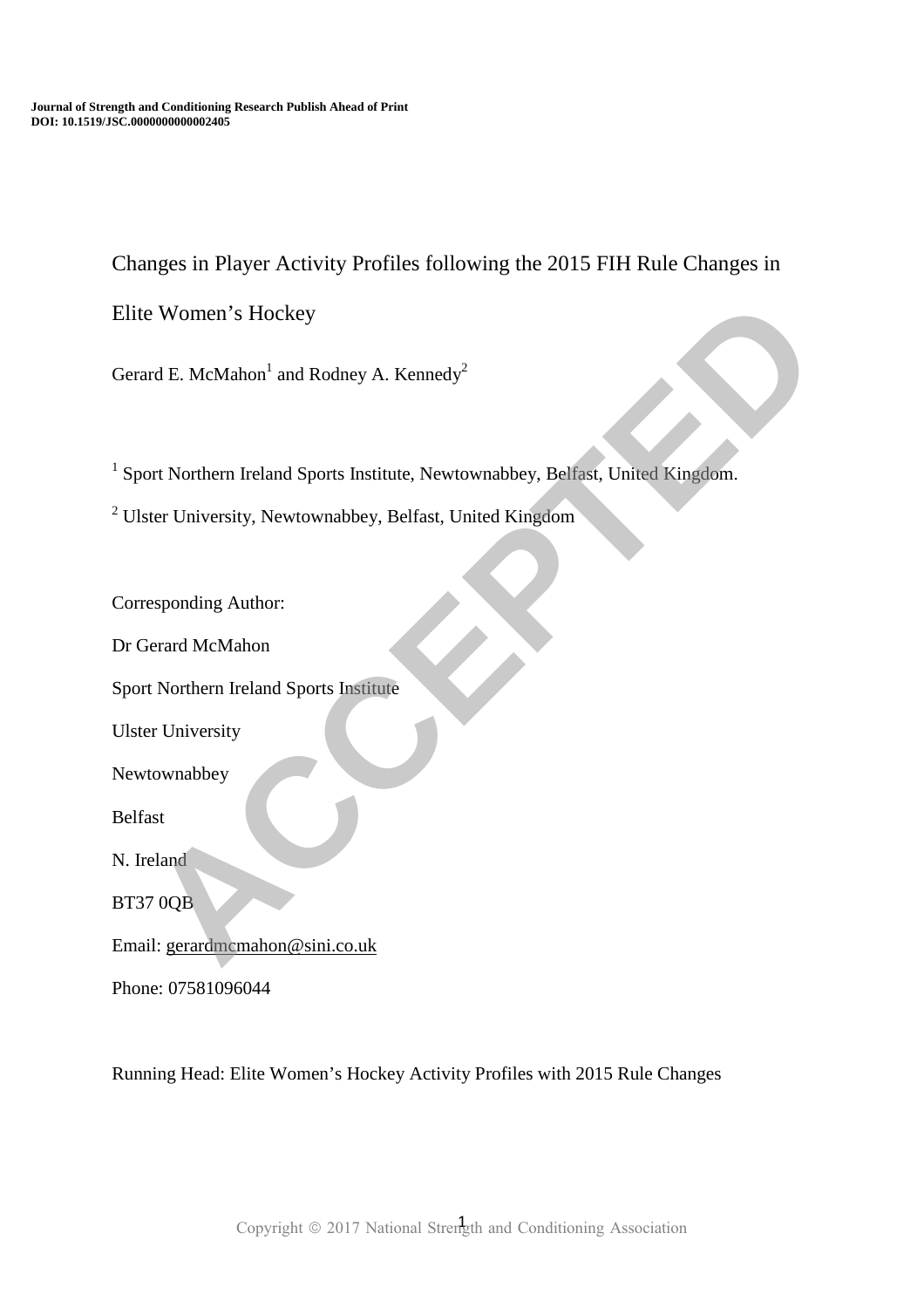# **Abstract**

The aim of this study was to compare the player activity profiles of elite international women hockey players pre (2014) and post (2015) the 2015 FIH match rule changes at team and positional levels. The match activity profiles (*n*=400) of 19 female hockey players (Age 23±4 years, mass  $63.6 \pm 5.5$  kg,  $VO_{2max}$   $57 \pm 6$  ml·kg<sup>-1</sup>·min<sup>-1</sup> in 2014,  $58 \pm 6$  ml·kg<sup>-1</sup>·min<sup>-1</sup> in 2015) were recorded during competitive international matches in 2014 (match *n*=12) and 2015 (match  $n=13$ ) using 10Hz GPS units. The practical utility of an effect was only classified as substantial when there was a  $>75\%$  likelihood that the  $\pm 90\%$  CI of the ES was equal to or greater than the small ( $ES \pm 0.2$ ) reference value. Mean match time decreased by over two minutes from 71.72±1.38 to 69.40±4.72mins. There were increases at the team level in relative substitutions (SUB), relative distance (RD), High Speed Running (HSR - 3.08-  $5.27 \text{m} \cdot \text{s}^{-1}$ ) and surges (S), with a fall in Low Speed Running (LSR- 0-3.05 $\text{m} \cdot \text{s}^{-1}$ ) between 2014 and 2015. There were no changes in the between-position differences observed from 2014 to 2015. Within-positions, there were relative increases in RD for all positions, HSR and S for midfield, and in SUB and S in forwards. The 2015 FIH rule changes appear to have increased the general intensity of international women's hockey. However the different facets of physical performance did not change uniformly across team positions. Therefore specific modifications to conditioning practises for each position may be warranted to more accurately reflect match demands. **Example 10** and 2015. We also to the space of the space of the space of the space of the space of the space of the space of the space of the space of the space of the space of the space of the space of the space of the sp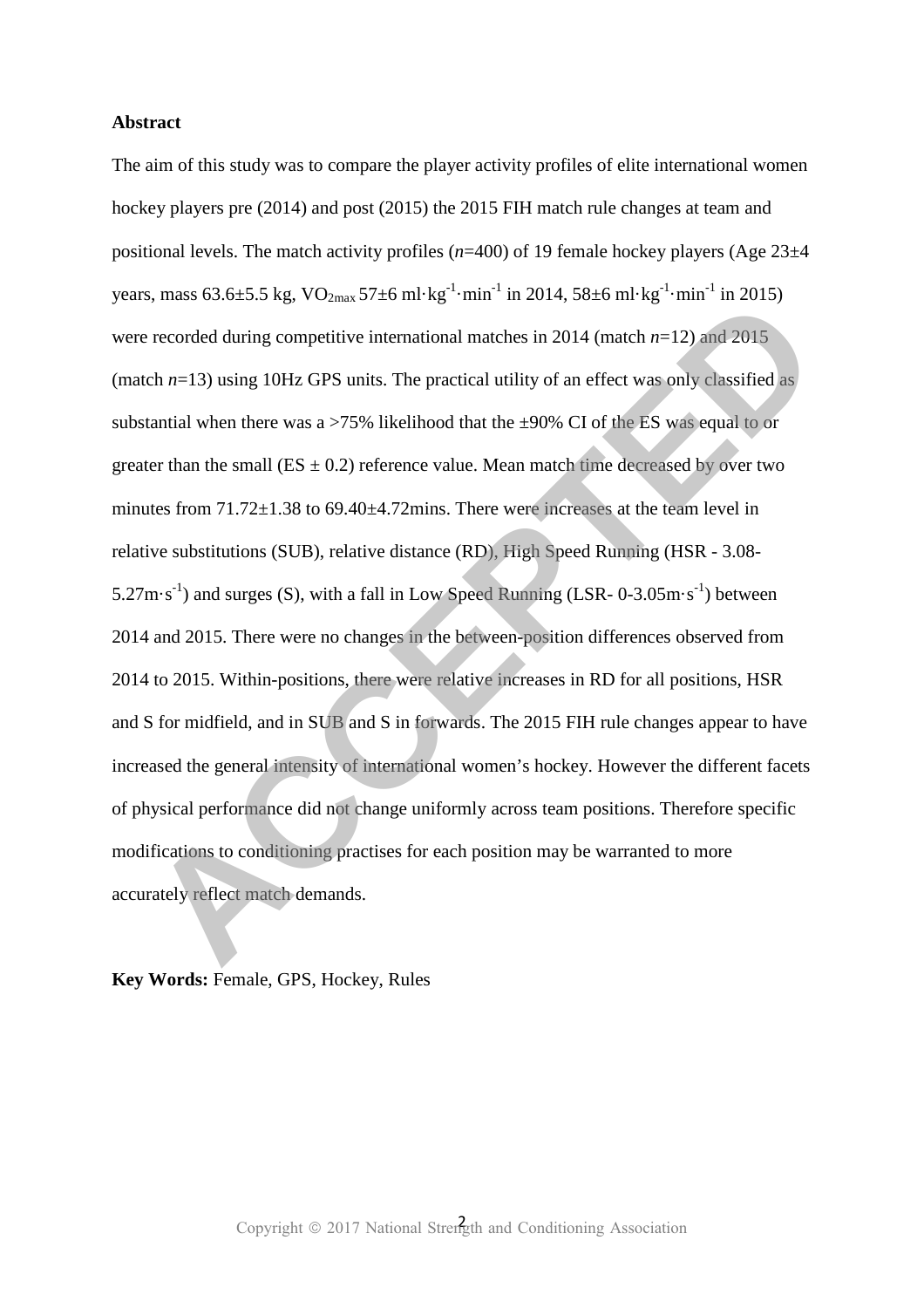### **INTRODUCTION:**

In order to develop effective and efficient physical preparation training programs, the coach or sports science practitioner must understand the physical activity profile of competition demands. Once this has been established, a training program encompassing development of the profile capacities can be tailored to the individual needs of each playing position to reflect competition demand. In terms of the physiological and physical activity profiles, hockey is classed as a high intensity, intermittent sport (14, 23, 26). For example**,** international male hockey may elicit greater on-pitch relative distances (130 m·min<sup>-1</sup> - a function of distance covered per minute); than soccer (110 m·min<sup>-1</sup>), rugby union (72 m·min<sup>-1</sup>), rugby league (95 m·min<sup>-1</sup>) and approaching levels of AFL (139 m·min<sup>-1</sup>) (1, 6, 7, 10, 20). It should be noted here that these are generalised relative distances for each team sport as discrete positions within each sport may elicit slightly different relative distances. However, with regards women's international hockey performance, there is currently only one study in the literature providing an insight into match activity profiles. Macutkiewicz and Sunderland (19) reported match activity profiles of 25 international players during 13 international matches in 2007, collecting Global-positioning system (GPS) data using a 1Hz system. This study found that the average total distance covered by players across the whole team was  $5541 \pm 1144$ m, with an average of 1653m, 3006m and 852m distance covered at low  $(0-0.6 \text{ km} \cdot \text{h}^{-1})$ , moderate  $(6.1\n-15.0 \text{ km} \cdot \text{h}^{-1})$  and high intensities (15.-29.5 km $\cdot \text{h}^{-1}$ ) respectively. This equated to ~55.5 %, 38.1% and 6.4% of total match time spent at low, moderate and high intensities respectively. GPS technology has been shown to be valid and reliable in analysing team sport activity profiles (4, 5, 11, 18) and has been used to assess match and training demands in hockey (9, 14, 16, 18, 25, 26). 10Hz GPS systems have been found to be more valid than 1Hz and 5Hz systems for reporting GPS-based metrics (21, 22, 24). Using 1Hz GPS units, MacLeod et al. (18), demonstrated that using GPS to assess hockey movement patterns that profile capacities can be tailored to the individual needs of each playing position to reflect<br>petition demund. In terms of the physiological and physical activity profiles, hockey is<br>sed as a high intensity, intermittent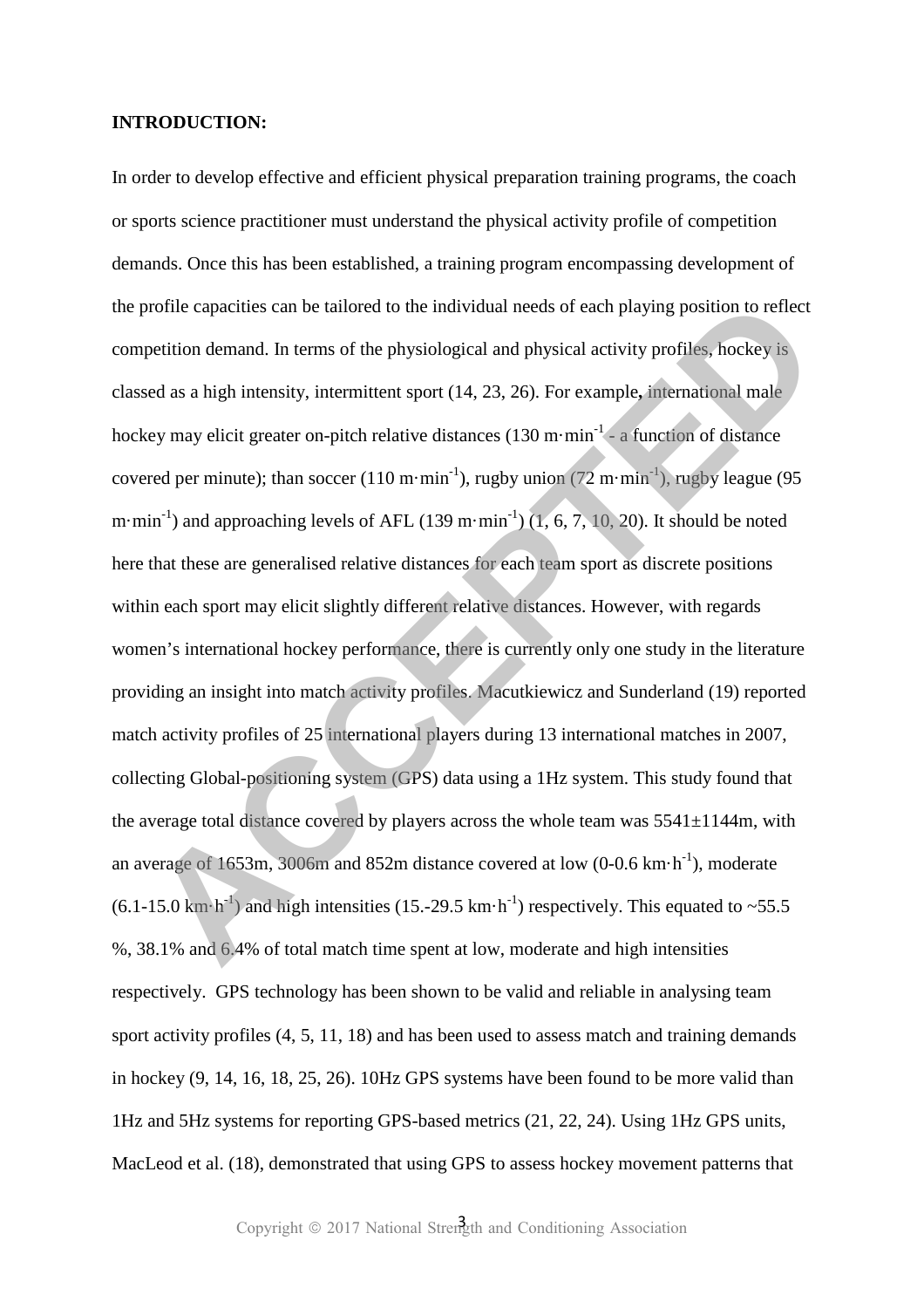there was a mean difference  $\pm$  limits of agreement of 0.0  $\pm$  0.9 km·h<sup>-1</sup> for four shuttle speeds with a Pearson correlation of  $r = > 0.99$ . Therefore, with improved sampling rates of 10Hz currently available, more accurate and valid measures of female international performance can be made.

In 2015, the International Hockey Federation (FIH) introduced rule changes (8) to the existing game format. Prior to 2015, international hockey was played in a 2-halve, 35-minute continuous play fashion, separated by a 10 minute half-time interval. The game clock would continue to run when penalty corners or goals were awarded. Following rule changes, the format now incorporates four 15-minute quarters, with quarters 1 and 2, and 3 and 4 being separated by 2-minute intervals, and a 10-minute half-time interval between quarters 2 and 3. Therefore, total available playing time has been reduced from 70 minutes to 60 minutes. However, further rule changes include where there is a goal or penalty corner awarded, the game clock is stopped and an independent 40-second period to the game clock is given for these events. As an example, if 3 goals have been scored during a single 15-minute quarter, the three 40-second additional periods for each goal, mean than in real-time the quarter will have lasted 17 minutes, even though the game-clock will always read 15 minutes. Such rule changes have the potential to impact the physiological and activity profiles of the competitive demands of international hockey. The introduction of brief recovery periods between quarters could facilitate aerobic recovery and a shorter total game time (or volume of work) could potentially lead to players being able to perform at a higher intensities. The introduction of unlimited substitutions into the sport was hypothesised to bring about a similar phenomenon. This therefore has the potential to affect how training programs are designed to replicate and prepare athletes for these demands, due to these above factors. Furthermore, the only other study employing GPS technology to describe match demands in women's international field hockey have outlined position-specific differences in player activity profiles (19). 015, the International Hockey Federation (FIH) introduced rule changes (8) to the<br>ting game formut. Prior to 2015, international hockey was played in a 2-bialve, 35-minute<br>intous play fashion, separated by a 10 minute half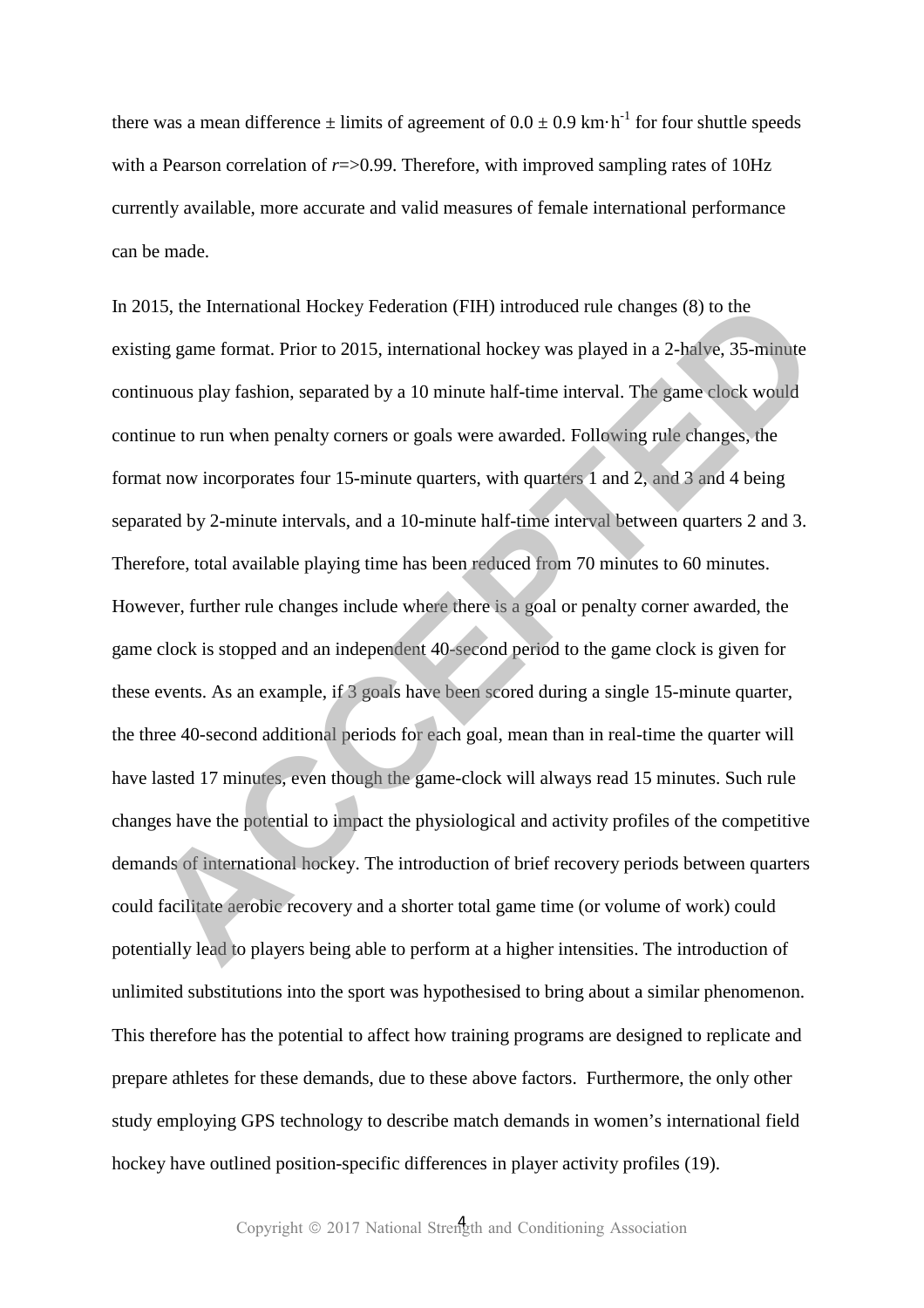For example, in this study, forwards were found to have spent significantly more time performing moderate and high-intensity running than defenders and midfielders. Therefore positional comparisons following the 2015 FIH rule change are also warranted in order to provide the practitioner with this data to inform training and match preparation practices.

The aims of the current study are to 1) report contemporary match activity profiles in elite international women's hockey using a 10Hz GPS system data, 2) compare the activity profiles in women's elite hockey pre and post the 2015 FIH rule changes at both the team and position-specific levels, and 3) describe the possible implications for training prescription. aims of the current study are to 1) report contemporary match activity profiles in elite<br>mational women's hockey using a 10Hz GPS system data, 2) compare the activity<br>alles in women's elite hockey pre and post the 2015 FIH

#### **METHODS:**

# **Experimental Approach to the Problem**

The player activity profiles of elite international women hockey players were recorded using GPS and tri-axial accelerometers during 12 international games in 2014, and 13 international games in 2015. The absolute and relative data was then compared between these two data sets at the team and positional levels.

#### **Subjects**

19 female elite international women hockey players (Age 23±4 years, mass 63.6±5.5 kg, VO<sub>2max</sub> estimated from a multi-stage fitness test  $57\pm6$  ml·kg<sup>-1</sup>·min<sup>-1</sup> in 2014, and  $58\pm6$  ml·kg<sup>-1</sup>  $1$ ·min<sup>-1</sup> in 2015) participated in the study. Profiles of all 16 outfield players were analysed in every match, comprised of 5 defenders, 5 midfielders and 6 forwards. At any one time, there were 4 defenders, 4 midfielders and 3 forwards active on the field of play.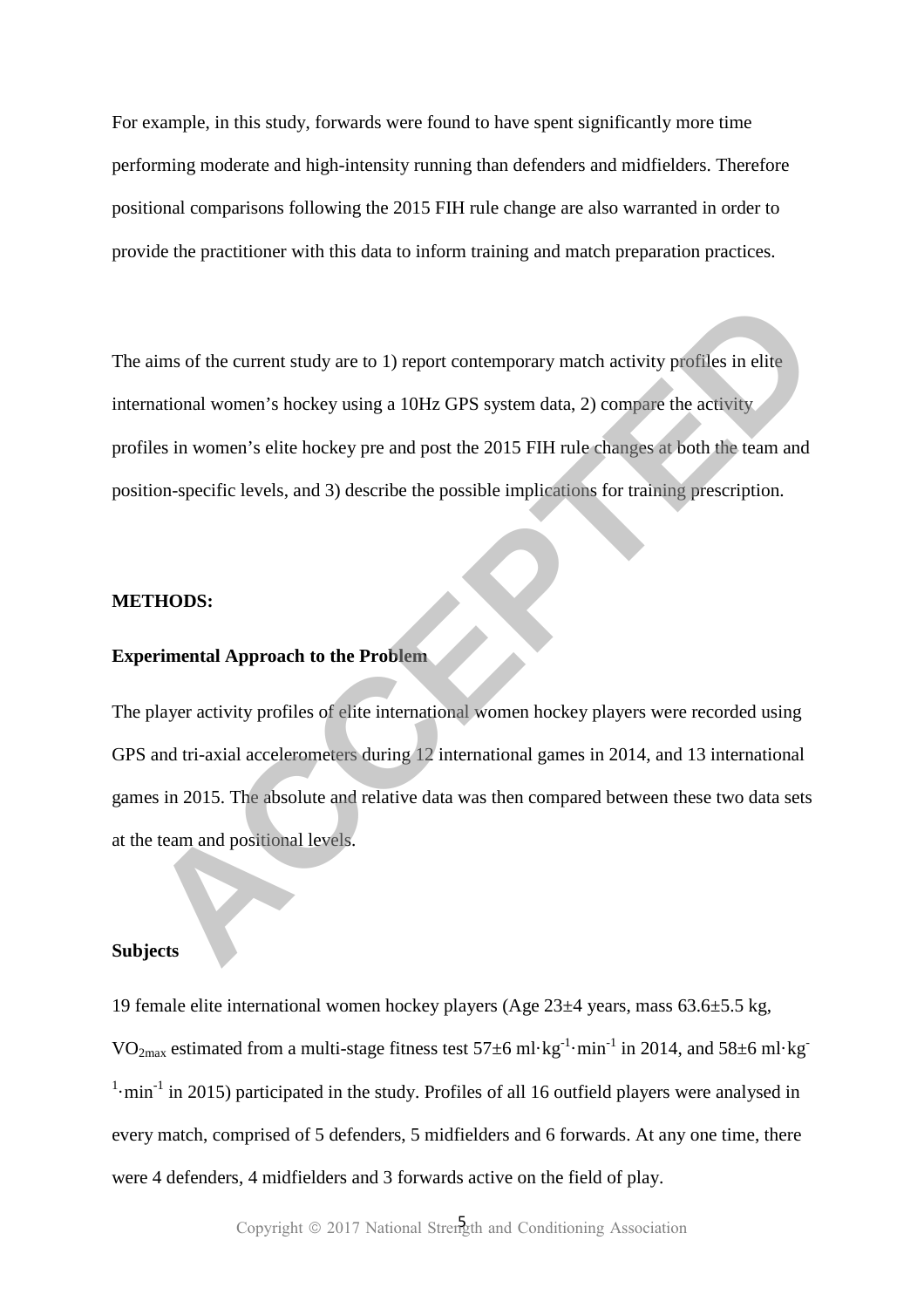Players were members of the Irish national team in the competition-phase of the annual plan, and therefore in relative peak condition and free from injury during data collection. Each participant gave written and informed consent, with ethics approved by the ethics committee at the Ulster University, and follows the principles of the Declaration of Helsinki. Data collected was part of the routine squad performance profiling and monitoring.

### **Procedures**

### Match Data

12 international matches were analysed pre-2015 changes (3 Nations, 2x4 Nations and 3-test series) against teams ranked 4-22, with 13 post-2015 changes matches analysed (World League 2, 3x3-test series) against teams ranked 5-31. Therefore a total of 400 match analyses were performed. Apart from very minor changes to squad members in 2014 matches, the squad members analysed were identical for the majority of 2014 and all of the 2015 matches. ected was part of the Founde squad performance pronung and monitoring.<br>
Accretives<br>
Accretives<br>
Accretives analysed pre-2015 changes (3 Nations, 2x4 Nations and 3-test<br>
Accretives) against teams ranked 4-22, with 13 post-2

#### GPS equipment

The Catapult Sports OptimEye S5 10Hz GPS system (Catapult Innovations, Melbourne, Australia) was used for all match data collection. The validity and reliability of this system has not been published in a peer-reviewed journal thus far, however these are the next generation GPS units from Catapult Minimax 10Hz GPS units, whose validity and reliability has been verified previously (15, 24). Each GPS unit was turned on and left idle for 10 minutes pitch-side to allow location of satellites as per manufacturer's recommendations. Following confirmation of satellite connection, each unit was placed in the manufacturer's specific bib with a neoprene pouch for minimising extraneous unit movement, held approximately between the players' scapulas.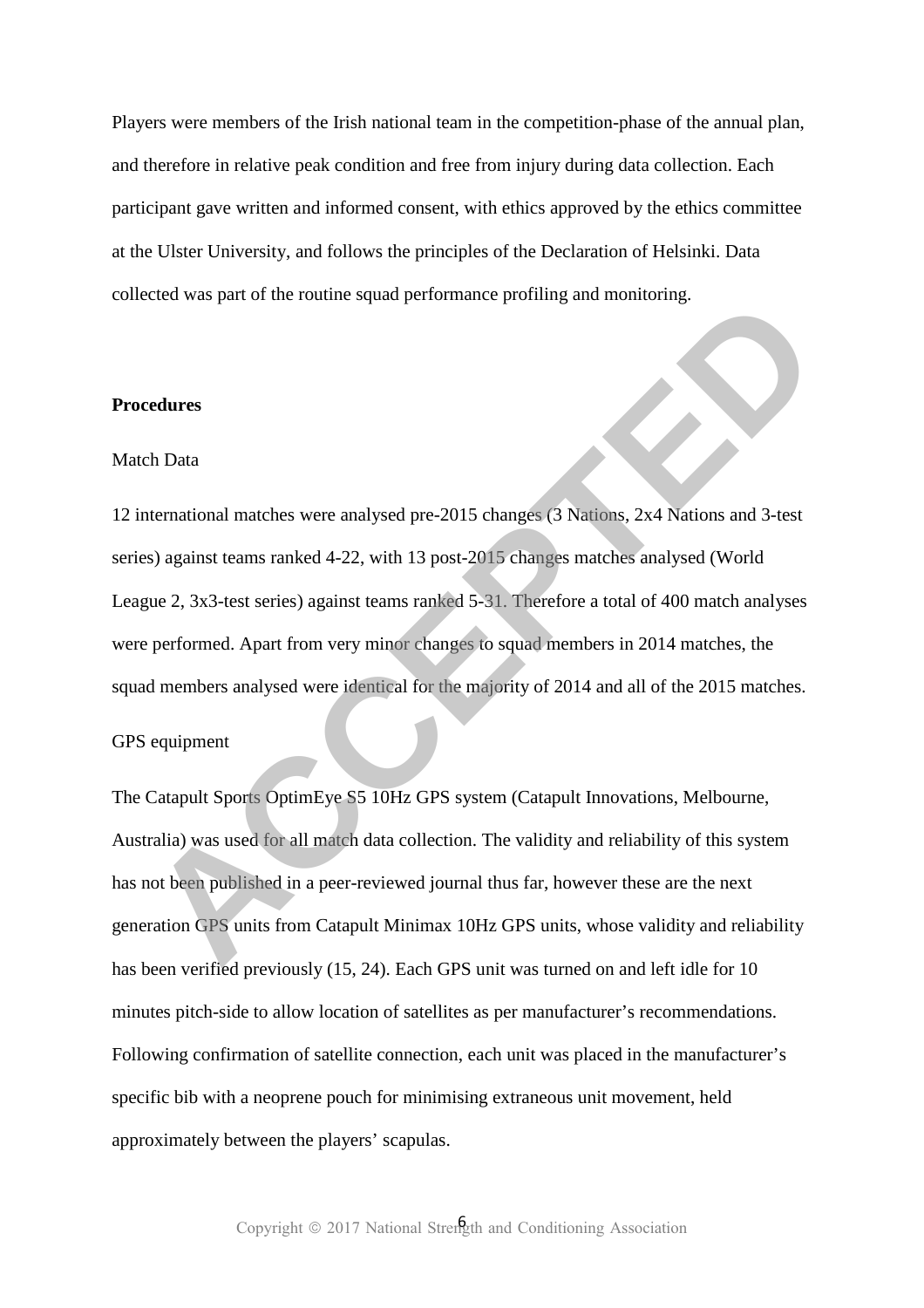Players had been wearing the bibs and units routinely for several months before data collection and were fully familiarised with the equipment. GPS data was sampled at 10Hz.

### GPS analyses

All GPS data was downloaded using a Catapult Sports multi-unit docking station and was analysed using Catapult Sprint version 5.1.7 software (Catapult Innovations, Melbourne, Australia). The start and stop times of each quarter beginning and end were for each match were performed live, in real-time by the same observer, with game substitutions also being performed live. Match time (MT) is the time of the sum of each of the four quarters, whilst total time (TT) is the total amount of time each player spent on the pitch. SUB is the substitution between an active player on the pitch with an inactive player from the bench. Before generation of raw data reports, verification of substitution accuracy was done by interrogation of the raw velocity trace of each individual player against pitch mapping in the software. Simultaneously, horizontal dilution of precision (HDOP) and satellite number was analysed to ensure GPS data quality. The average HDOP and satellite number respectively for the pre-2015 rule change games was  $0.71 \pm 0.3$  and  $15 \pm 1$ , and post 2015 rule change games was  $0.66\pm0.8$  and  $16\pm1$ . Therefore GPS quality was deemed as excellent according to manufacturer's guidelines. Player load (PL) was calculated within the software using the formula outlined previously (3).Velocity bands were standardised between the two periods of data collection and are as described in Macutkiewicz and Sunderland (19). Bands were identified as Low Speed Running (LSR  $0-3.05$ m·s<sup>-1</sup>) and High Speed Running (HSR 3.08- $>5.27$  m·s<sup>-1</sup>). Surges (S) are defined as the number of HSR efforts (i.e. efforts  $>3.08$  m·s<sup>-1</sup>). Relative Distance (RD) is defined as the number of metres ran (distance covered) as a function of time (per minute). GPS data was downloaded using a Catapult Sports multi-unit docking station and was<br>ysed using Catapult Sprint version 5.1.7 software (Catapult Innovations, Melbourne,<br>tralia). The start and stop times of each quarter begin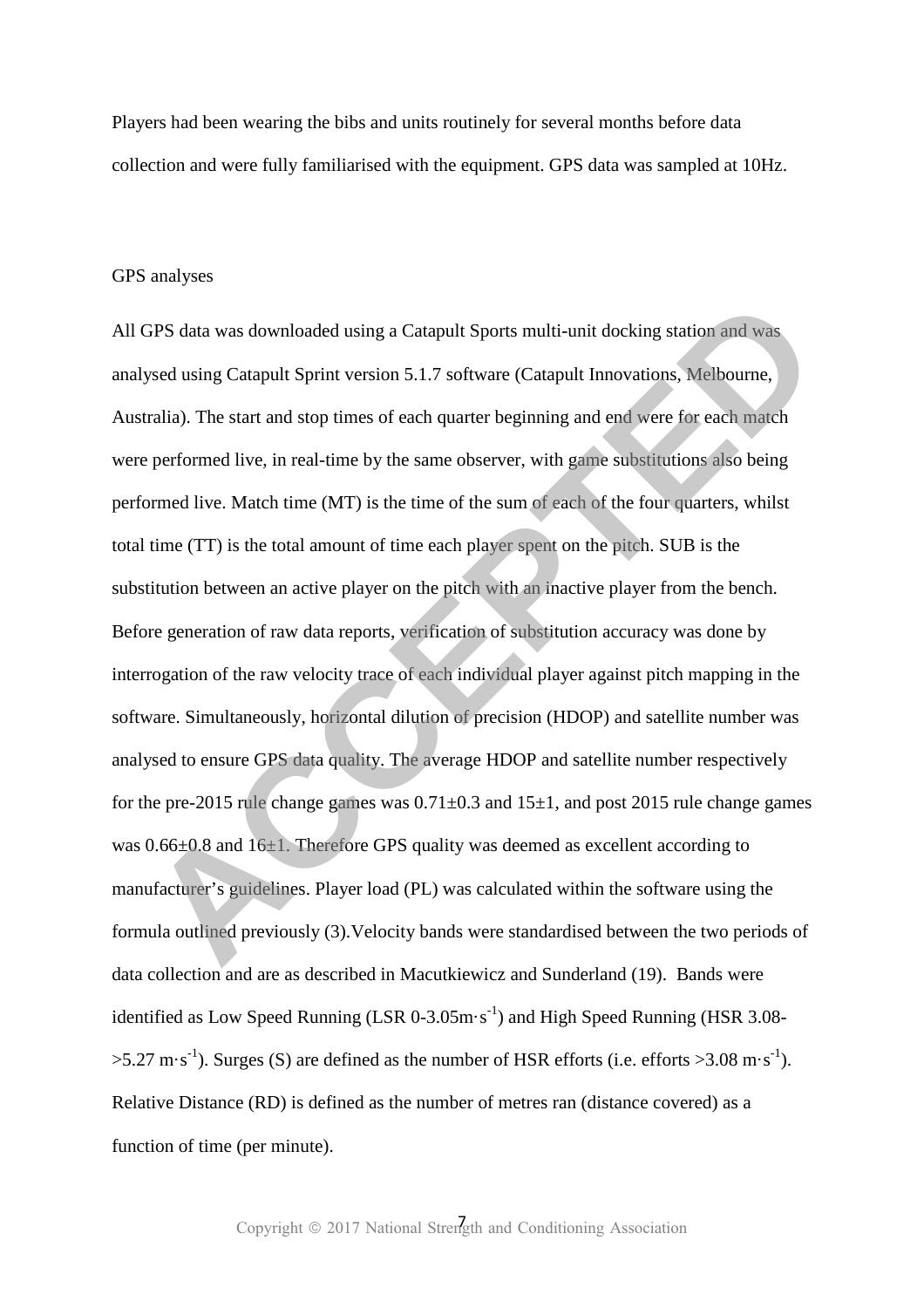In order to allow practitioners to evaluate both total volume of distances covered, and the rate at which they are performed, match performance variables are described in absolute terms (for total distances/ efforts) and relative terms (rate of distance covered:  $m \cdot min^{-1}$ ) in the results section.

### Environmental Conditions

Environmental temperatures were recorded live at each game using a handheld environmental meter (Kestrel 5200, Nielson-Kellerman, USA) by the same observer as GPS. Temperature readings were taken at the beginning, half-time and end of each match, with the average of the 3 readings used as the match temperature. Pre-2015 games were played in Italy and Ireland, with post-2015 games played in Ireland, Spain and USA in the seasons of spring and summer 2014 and 2015. There was no significant difference between average match temperatures between 2014 (19 $\pm$ 4 °C, range 12-27 °C) and 2015 (20 $\pm$ 3 °C, range 14-27 °C) games (p=0.877, independent t-test). ironmental Conditions<br>
ironmental temperatures were recorded live at each game using a handheld environmental<br>  $\text{tr}(\text{Kestrel } 5200, \text{Nielson-Kellerman}, \text{USA})$  by the same observer as GPS. Temperature<br>
ings were taken at the beginning

# **Statistical Analyses**

Descriptive data are presented as mean  $\pm$  SD. All other variables were log-transformed to reduce bias due to non-uniformity of error and analysed using Cohen's effect size (ES) statistic with ±90% confidence intervals (CI) and percent change to determine the magnitude of any difference displayed, using a customized Microsoft Excel<sup>®</sup> spreadsheet (12). The following magnitude thresholds were used for the standardized differences in means:  $\langle 0.2 =$ trivial,  $\langle 0.6 = \text{small}, \langle 1.2 = \text{moderate}, \langle 2.0 = \text{large} \text{ and } \rangle$  = 2.0 = very large. The percentage likelihood of a difference between groups being positive, trivial or negative was calculated and the qualitative probabilistic terms were assigned using the following scale: <1%, almost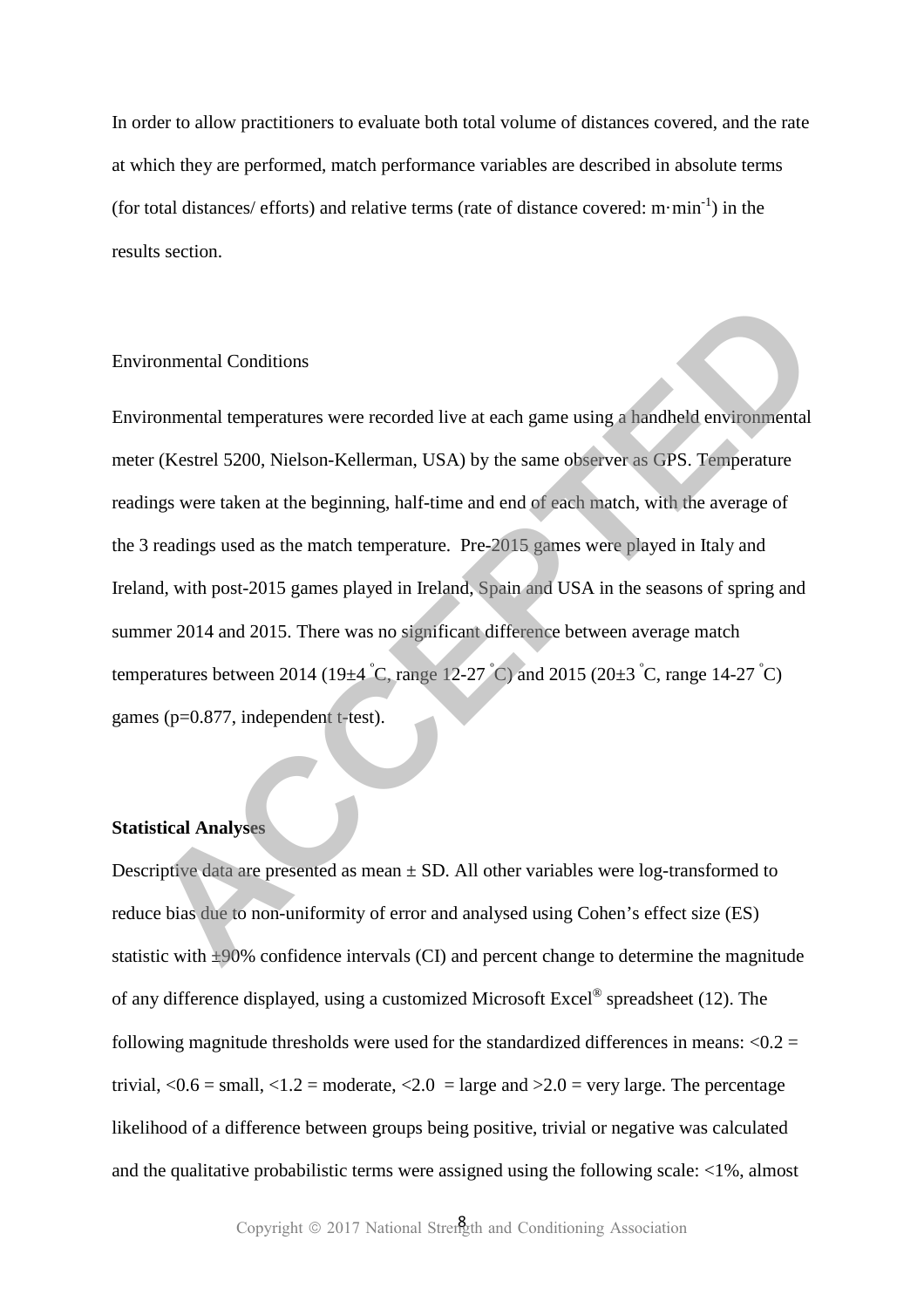certainly not; 1-5%, very unlikely; 5-25%, unlikely; 25-75%, possibly; 75-95%, likely; 95- 99%, very likely; >99 %, almost certainly. The practical utility of an effect was only classified as substantial when there was a  $>75\%$  likelihood that the  $\pm 90\%$  CI of the ES was equal to or greater than the small ( $ES \pm 0.2$ ) reference value. Effects with less certainty were classified as trivial, and where the ±90% CI of the ES spanned both small ES boundaries, then the effects were reported as unclear (2, 13).

### **Results:**

# **Absolute Differences**

### All Players

A substantial decrease in match time (MT) and increase in total number of substitutions (SUB) were observed from 2014 to 2015 (Table 1).

*(Table 1 about here)* 

Forward vs. Defenders

The direction of the positional differences between forwards (FWD) and defenders (DEF) remained unaltered from 2014 to 2015 for those variables categorised as substantial on both occasions (Table 2). The magnitude of the ES between FWD and DEF for total distance (TD) and low speed running (LSR) changed from moderate to small due to a substantial increase in LSR from 2014 to 2015 by FWD (Tables  $2 \& 3$ ). The practical utility between FWD and DEF of player load (PL) and surges (S) changed from substantial to trivial and unclear, respectively (Table 1). These changes occurred due to unclear changes in PL for both positional groups and trivial changes in S for both positional groups (Table 3). Sheet as thrival, and where the *290* w C1 ot the *ES* spanned door shall *ES* boundaries,<br>the effects were reported as uncleur (2, 13).<br>**Acts**<br>this:<br>this:<br>this:<br> $\theta$ <br>where observed from 2014 to 2015 (Table 1).<br> $\theta$ <br>and vs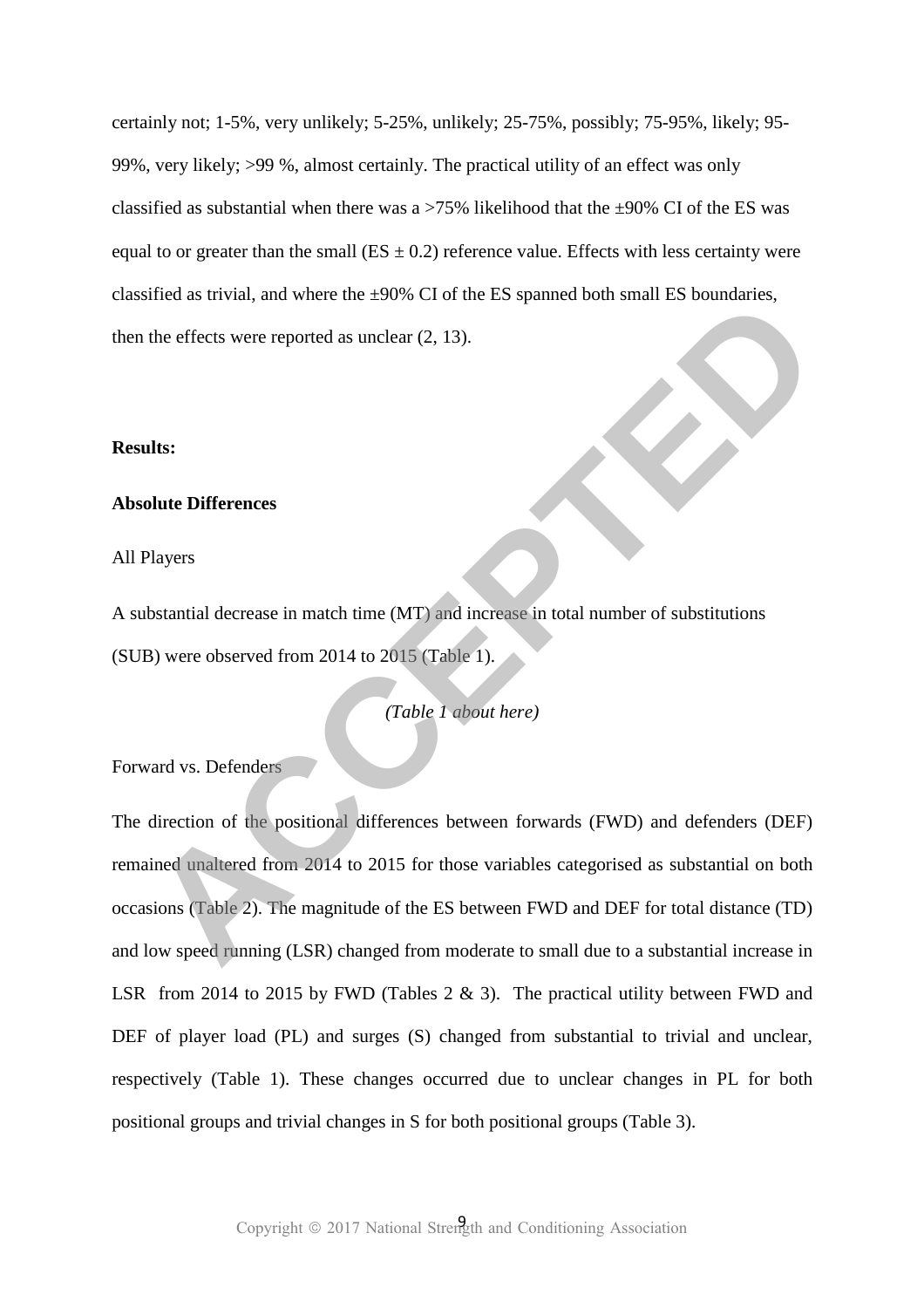Forwards vs. Midfielders

The direction of the positional differences between FWD and midfielders (MID) remained unaltered from 2014 to 2015 for those variables categorised as substantial on both occasions (Table 2). The magnitude of the ES for these variables changed from moderate to small due to a substantial increase in SUB by MID, substantial increases in TD and LSR by FWD, trivial decreases in total time (TT) and PL by MID and a trivial increase in S by FWD from 2014 to 2015 (Tables 2 & 3). The practical utility of HSR and maximum velocity (MV) between FWD and MID changed from trivial to substantial due to a trivial increase in HSR by MID and MV by FWD, respectively (Tables 2 & 3). substantial increase in SUB by MID, substantial increases in TD and LSR by FWD,<br>al decreases in total time (TT) and PL by MID and a trivial increase in S by FWD from<br>4 to 2015 (Tables 2 & 3). The practical utility of HSR a

Midfielders vs. Defenders

The direction of the positional differences between MID and DEF remained unaltered from 2014 to 2015 for those variables categorised as substantial on both occasions (Table 2). The practical utility of TT and PL between MID and DEF changed from substantial to trivial due to a trivial decrease in TT by DEF and a trivial decrease in PL by MID (Tables 2 & 3).

## **Other**

SUB also changed from 2014 to 2015 for DEF and FWD (ES= -0.52 and 0.52, respectively) but didn't alter any positional comparisons.

*(Table 2 about here)* 

*(Table 3 about here)*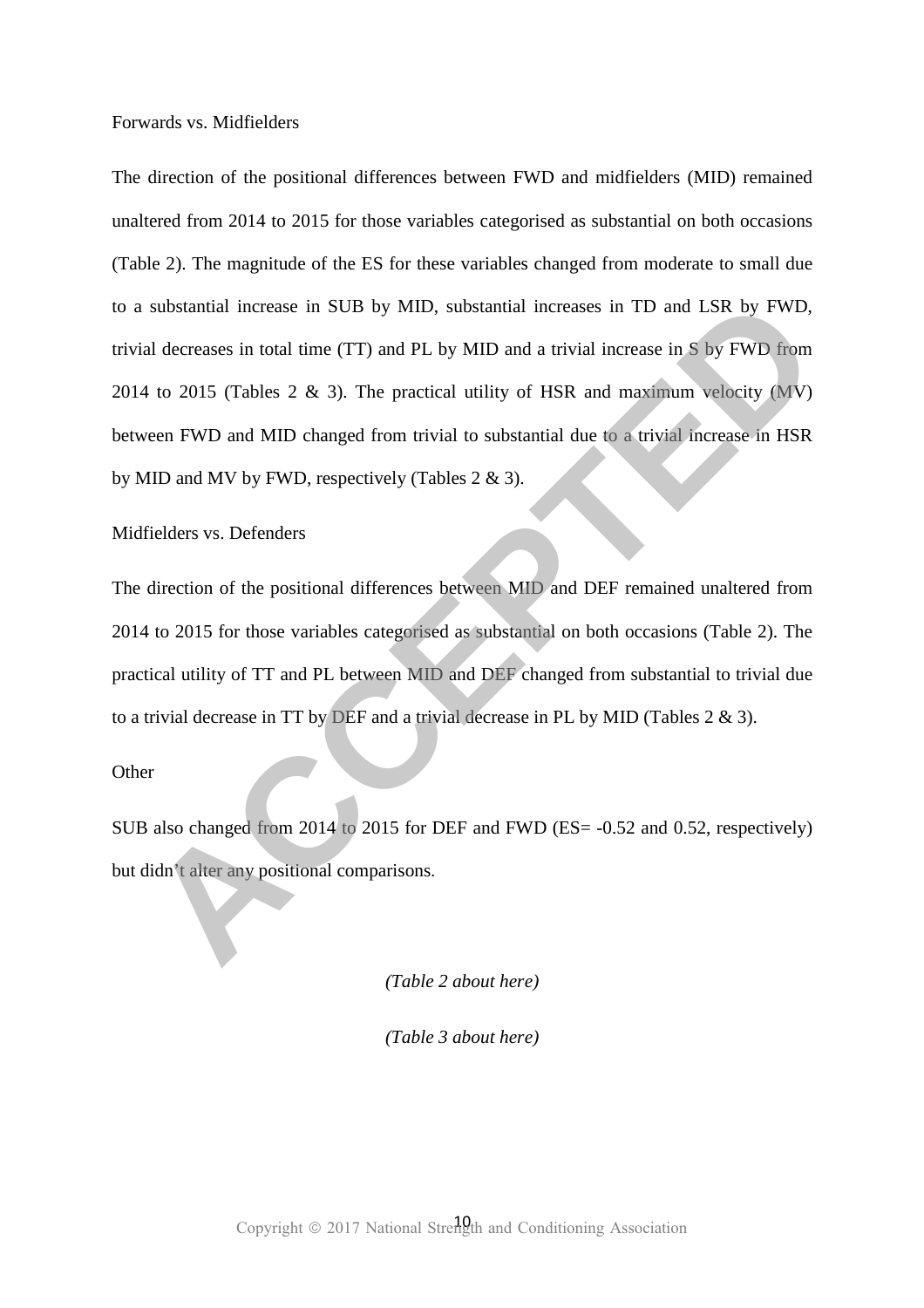### **Relative Differences**

### All Players

Substantial increases in SUB, RD, HSR and S were observed from 2014 to 2015. A substantial decrease in LSR was also observed (Table 1).

# Forwards vs. Defenders

The direction of the positional differences between FWD and DEF remained unaltered from 2014 to 2015 for all variables on both occasions (Table 4). The magnitude of the ES between FWD and DEF for PL and HSR changed from moderate to small due to a trivial increase in PL and a substantial increase in HSR by DEF from 2014 to 2015 (Table 4 & 5). Forwards vs. Defenders<br>The direction of the positional differences between FWD and DEF remained unaltered from<br>2014 to 2015 for all variables on both occasions (Table 4). The magnitude of the ES between<br>FWD and DEF for PL

Forwards vs. Midfielders

No substantial positional differences existed between FWD and MID in 2014, except for SUB and LSR (Table 4). These differences were not observed in 2015 due to a substantial increase in SUB by MID and substantial decrease in LSR by FWD (Table  $4 \& 5$ ).

# Midfielders vs. Defenders

The direction of the positional differences between MID and DEF remained unaltered from 2014 to 2015 for all variables on both occasions (Table 3). The magnitude of the ES between MID and DEF for PL and LSR changed from moderate to small and vice-versa, respectively, due to a trivial changes by DEF from 2014 to 2015 (Table 4  $\&$  5).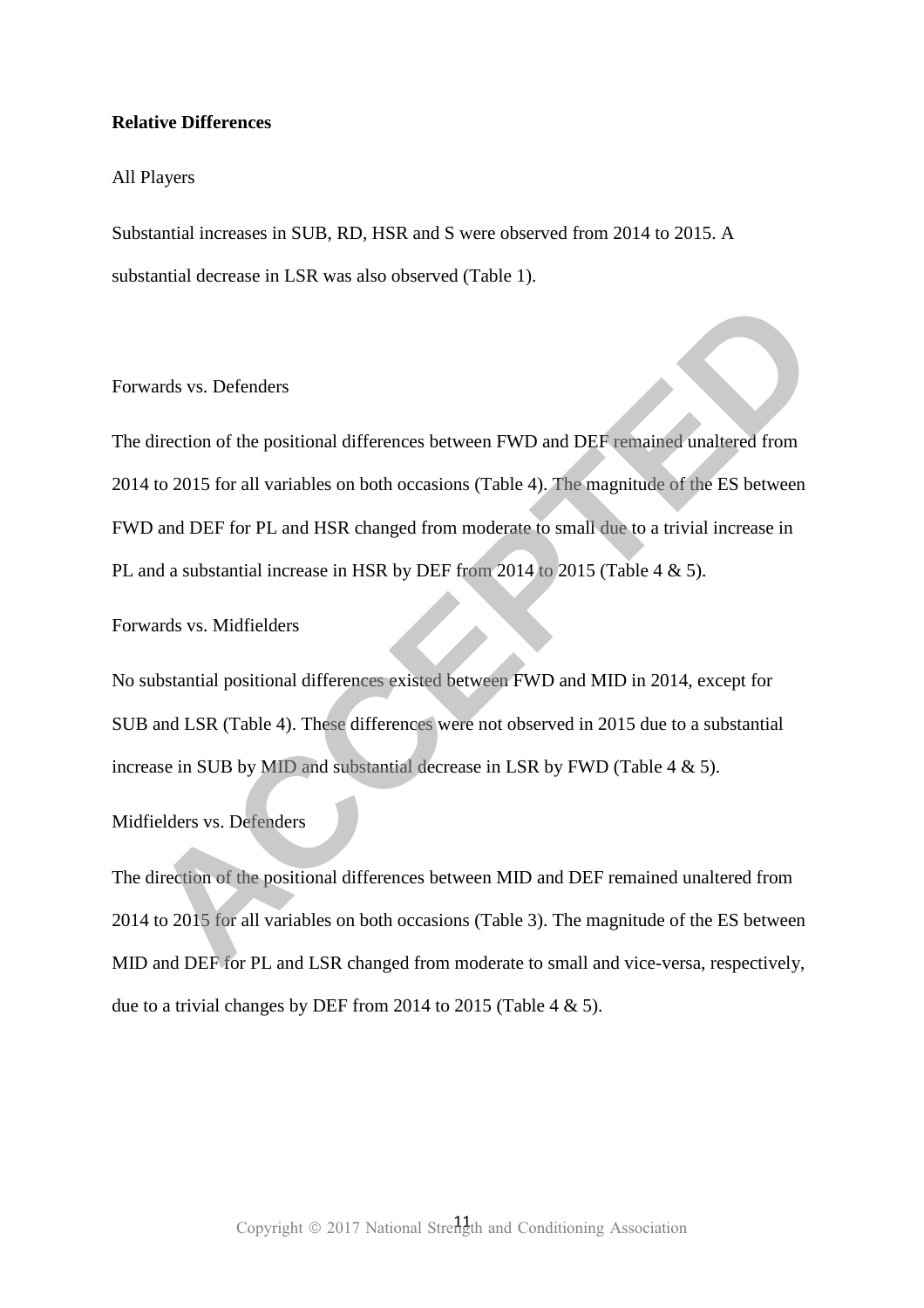**Other** 

RD increased substantially from 2014 to 2015 for all positional groups (ES=0.57-0.64) but didn't change alter any positional comparisons. The substantial increases in S by MID and FWD, SUB by FWD and HSR by MID also didn't alter any positional comparison.

*(Table 4 about here)* 

*(Table 5 about here)* 

# **Discussion**

The current study aimed to 1) report contemporary match activity profiles in elite international women's hockey using a 10Hz GPS system data, 2) compare the activity profiles in women's elite hockey pre and post the 2015 FIH rule changes at both the team and position-specific levels, and 3) describe the possible implications for training prescription. The major findings of the current study are that the 2015 FIH Rule changes appears to 1) have resulted in an increase in relative distance (RD) across players in each position, 2) have only reduced real-time match length by  $\sim$ 2mins on average. The current data suggest that as a result of the rule changes, matches have become more intense and physical conditioning may require some position and capacity-specific modification of current training methodologies to reflect current match demands. Table 4 about here)<br>
Table 5 about here)<br> **ACCEPTE ACCEPTE CONDITE:**<br>
Table 5 about here)<br>
Table 5 about here)<br>
Table 5 about here)<br>
Table 5 about here)<br>
Table 5 about here)<br>
Table 1 activity profiles in either<br>
Table cons

The results have described match activity profiles in absolute and relative terms. This allows two related but discrete factors in the physical preparation of elite women hockey players to be evaluated. Firstly, absolute terms provide the practitioner with information on the total volume of distance covered in a hockey match, which therefore facilitates the prescription of training around the total aerobic/ anaerobic capacities necessary to perform at this level. Secondly, the relative data serves to normalise data to playing time, allowing the practitioner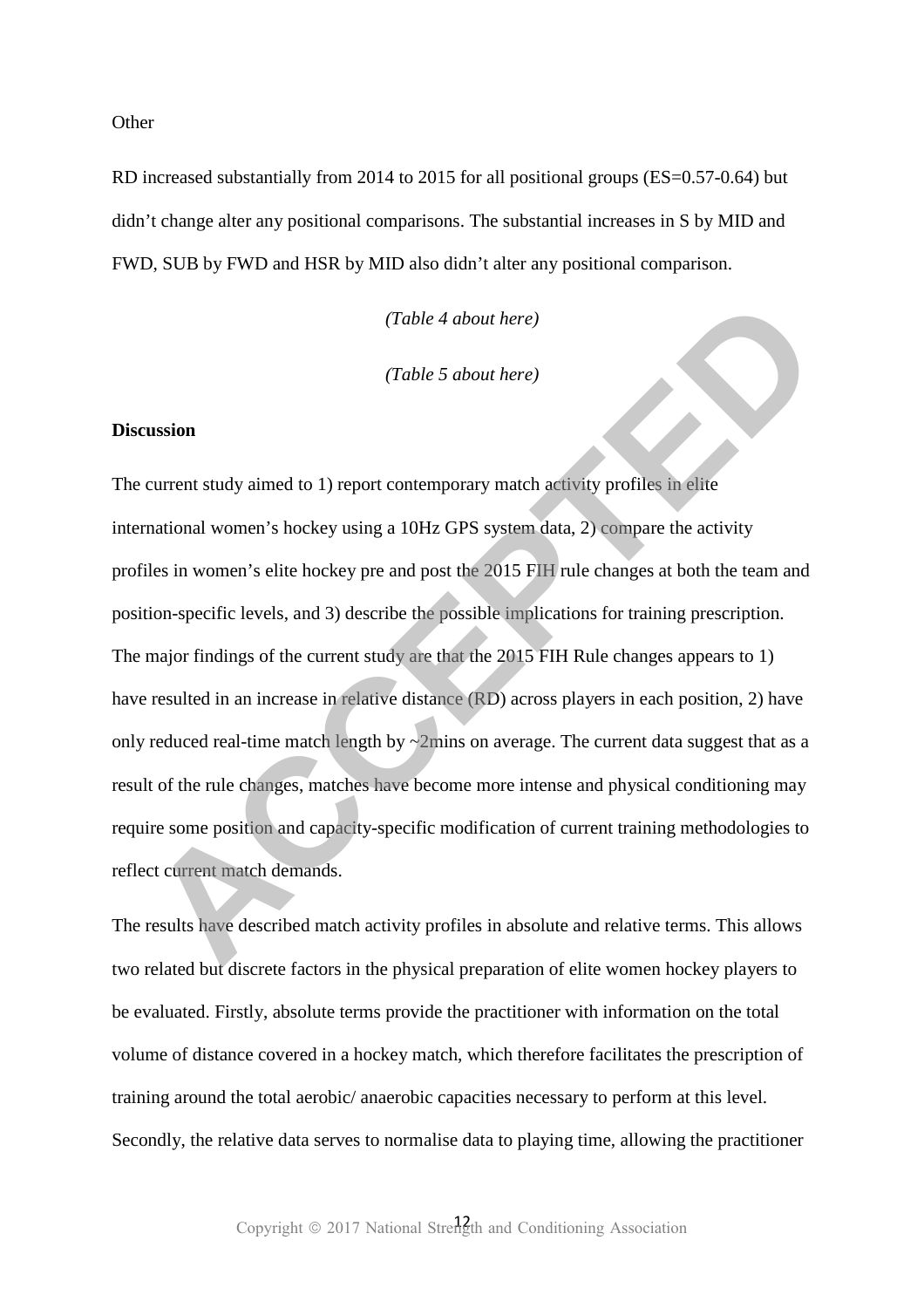to accurately prescribe training exercise/ drills on an intensity basis (i.e.  $m \cdot min^{-1}$ ) for a specific amount of time to reflect match demands.

In terms of the physiological and physical activity profiles, hockey is classed as a high intensity, intermittent sport (14, 23, 26). Currently, there is a lack of contemporary data reflecting the match activity profiles in international women's hockey. To date, there is only one study that has attempted to characterise the playing profiles of international level women hockey players (19). The average total distance (TD) at the team level in Macutkiewicz and Sunderland (19) (5541 $\pm$ 1144m), is 13.5% greater than that of the current study in 2014, and 7.2% than in 2015. This may be due to factors such as total playing time, which is heavily related to absolute distance covered during games. The rules during the collection of data in Macutkiewicz and Sunderland (19) were similar to that of 2014 in terms of match length, but different to those of 2015. Other possible factors related to this could be differing individual physiological profiles of the players between two different squads (not described in the previous study), or differences in technology. The current study included GPS sampling rates at 10Hz versus 1Hz employed in (19). 10Hz GPS systems have been found to be more valid than 1Hz and 5Hz systems for reporting GPS-based metrics (21, 22, 24). Overall at the team level, the absolute trends in 2015 were increases in most parameters, although many were trivial. However relativistically speaking in 2015, there were substantial increases in RD, HSR and S at the team level. This suggests that there has been a change in match demands, with a shift towards a more intense activity profile. cring the match activity profiles in international women's hockey. To date, there is only<br>study that has attempted to characterise the playing profiles of international level women<br>exy players (19). The average total dista

At face value, the expected most striking apparent change in the rules would be the match time moving from a two 35 minute per halve continuous match fashion, to a 15 minute fourquarter intermittent fashion. Despite the apparent 10 minute change in total match time, in real-time when stoppages (e.g. 40secs for penalty corners and goals) were included, the actual average difference was actually just over 2 minutes i.e. a 3.4% decrease.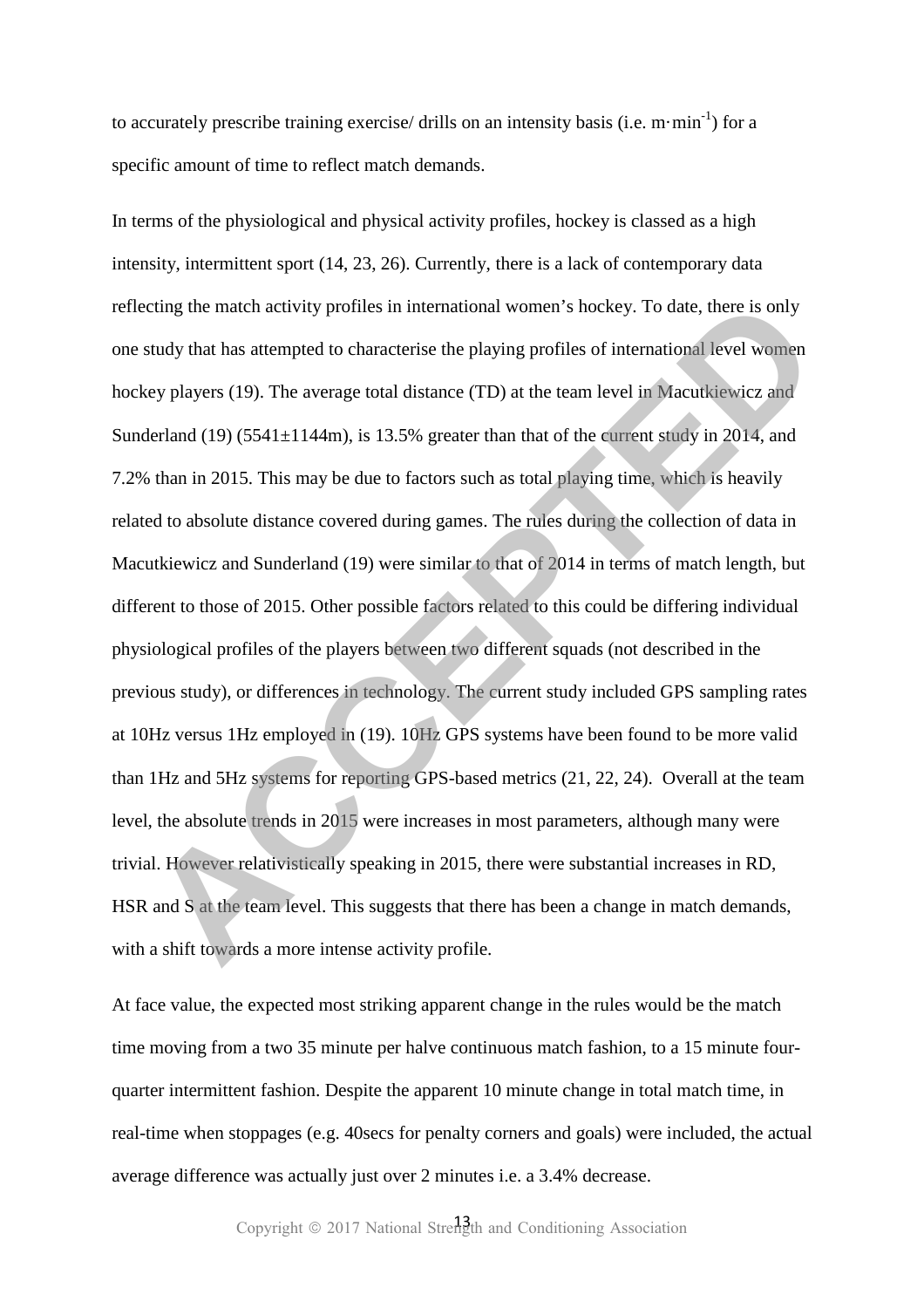Despite this much smaller decrease in real-time between match length in 2014 and 2015 than expected, it was still deemed substantial statistically. Although this is still a possible reason to explain the lack of substantial differences across many profile variables between 2014 and 2015.

At the team level, the rule changes did not have a substantial impact on most aspects of the absolute activity profiles, with apart from the aforementioned change in total match time, the only other substantial change being in number of substitutions. This reflects substantial increases in substitutions in midfielders and forwards in 2015. Lythe and Kilding (17) demonstrated in male international hockey, that the physical outputs in terms of TD or distance in each velocity zone was not significantly different following 15, 8 or 0 substitutions amongst a group of strikers. Therefore the authors concluded that substitution frequency had no effects on improving physical outputs, but rather can offset decrements in outputs. In the current study, only forwards had a substantial increase in both absolute substitution frequency as well as absolute physical output (in terms of TD). Forwards also seen substantial increases in relative measures in RD and surges in 2015. However defenders also experienced a substantial increase in RD and HSR despite no relative changes in substitution frequency, which was actually a substantial decrease in absolute terms. Midfielders experienced substantial increases in RD, and surges per minute along with substitution frequency changes in 2015. It is therefore unclear between positions, if substitution frequency impacted on the players' physical outputs in absolute and relative terms. Lythe and Kilding (17) also demonstrated significantly better technical outputs in the forwards of whom were more frequently rotated. Therefore, although improvements in match-related outcomes were not found in the physical domain, they can still be achieved by other facets relating to total hockey performance. the team level, the rule changes did not have a substantial impact on most aspects of the<br>blute activity profiles, with apart from the aforementioned change in total match time, the<br>other substantial change being in number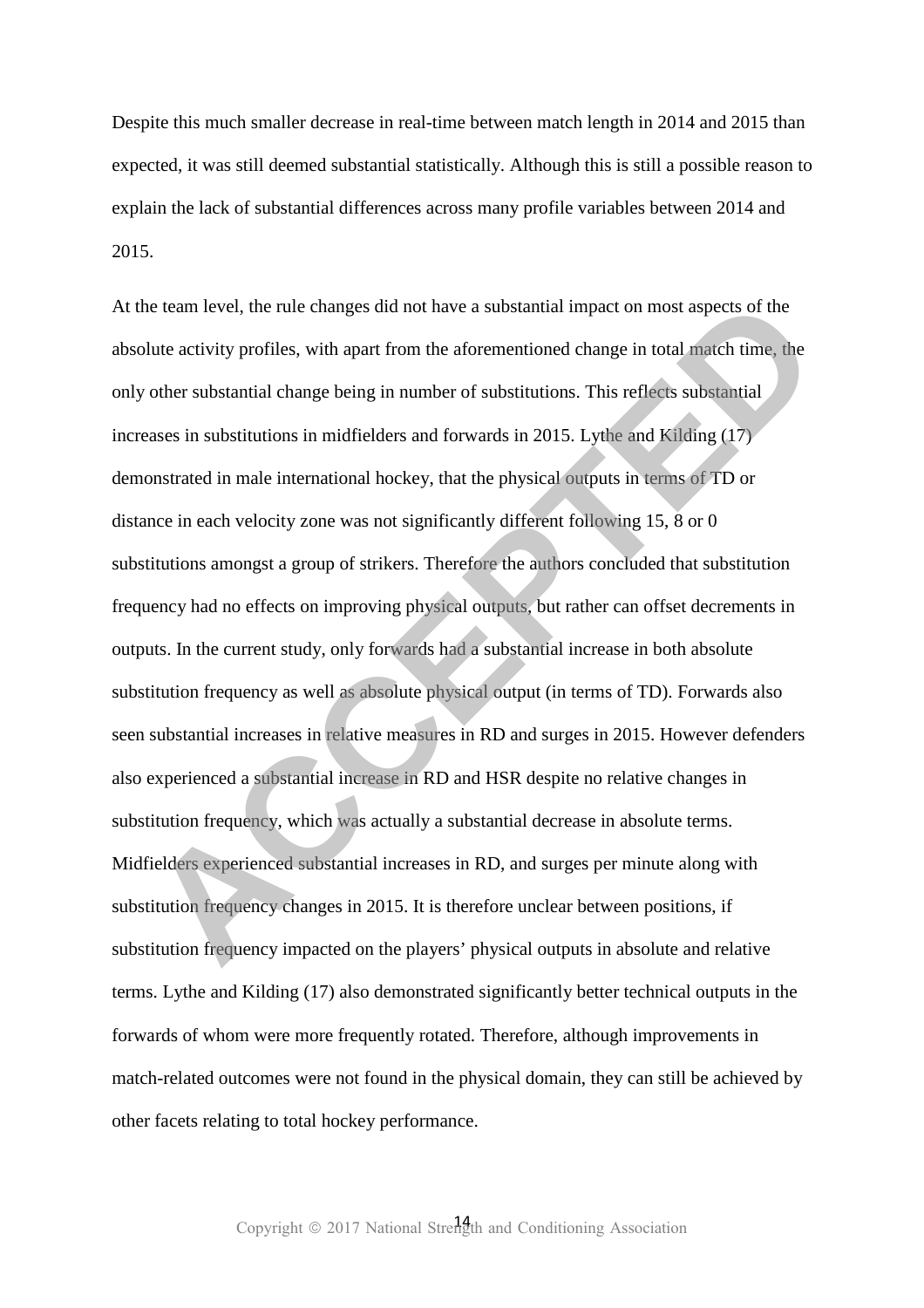When identifying general position-specific differences in activity profiles, the current data suggests that in absolute terms, defenders spend more time on the pitch, cover more total distance, engage in less HSR and achieve lower maximal velocities than both midfielders and forwards. Similar findings were also reported in Macutkiewicz and Sunderland (19), such as defenders experiencing greater pitch time, completing a smaller proportion of total time and distances engaged in running, fast running and sprinting than either of the other two positions. These positional observations are also similar to that identified in elite men's hockey using 1Hz GPS (16). From the current data, the 2015 rule changes do not seem to have altered the between position characteristics that existed in 2014, which is reflected in the fact that the direction of absolute or relative substantial differences between positions remained unaltered following the rule changes.

Further positional considerations following the rule changes occur with the rate at which variables accumulate (i.e. the relative changes). For defenders and midfielders, substantial increases in HSR were observed, along with no. of S in midfielders and forwards. The 2015 rule changes were brought about with the intention of creating a more high-intensity match format. Taking the aforementioned changes to HSR, S and RD altogether it appears that each positional group in the team has experienced a shift toward working at either higher velocities on average, or completing more distance at high intensity. This would suggest improvements in aerobic capacity and/ or power are needed. There are also subtle differences to be noted in each position that may require specific attention when designing conditioning. For example, forwards have seen a substantial increase in surges per minute, but not in HSR distance per minute, suggesting shorter duration efforts. Previous research in hockey has suggested strong consideration of ATP-PCr kinetics for optimising exercise prescription for forwards due to their profile or ratio of high intensity activity on a predominant background of low intensity  $activity(9, 19)$ . moets experiencing greater pucti unie, competing a sinauter proportion or total unie and<br>ances engaged in running, fast running and sprinting than either of the other two<br>bions. These positional observations are also simil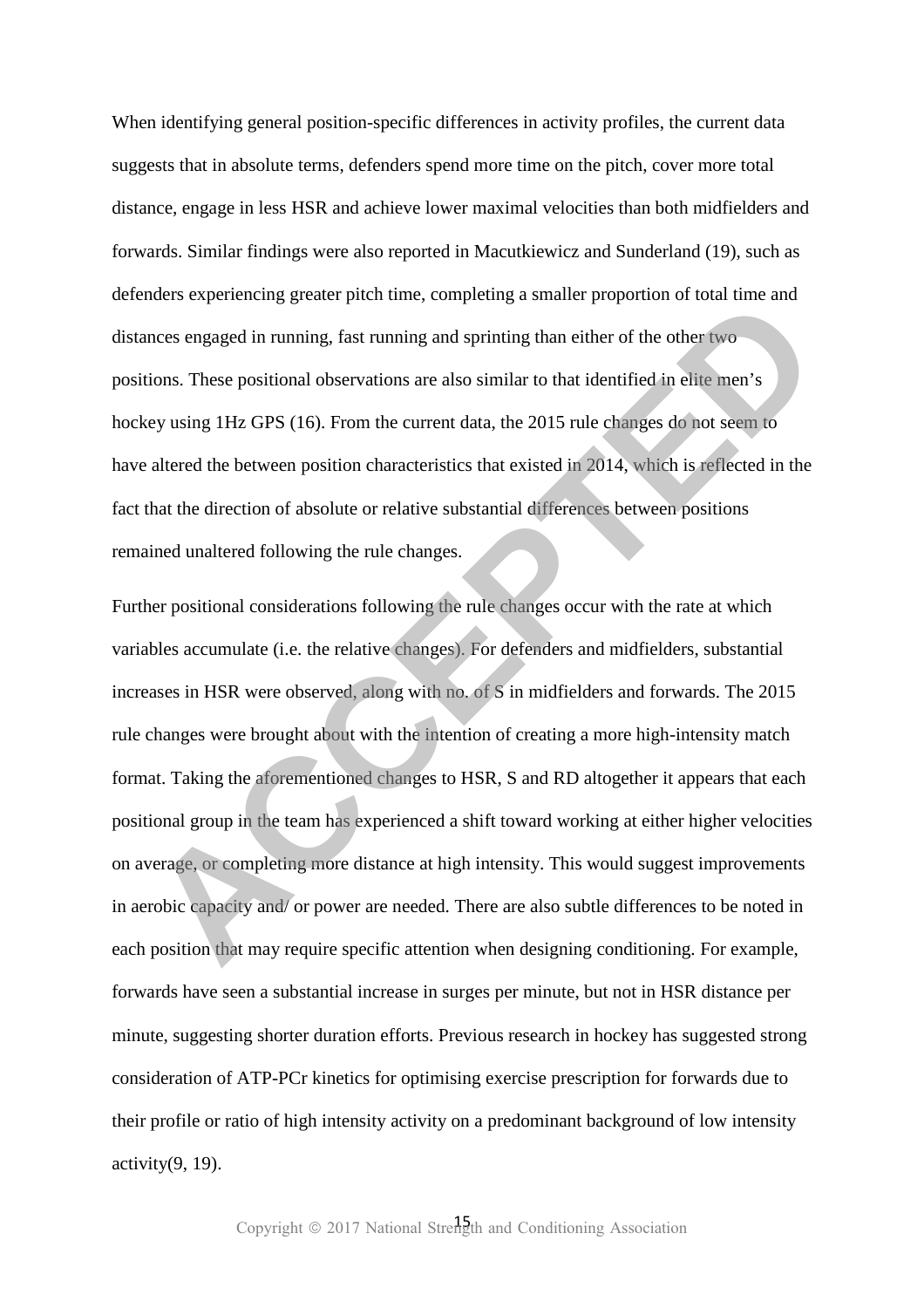The current data suggests that although the total amount of high intensity work has not changed post rule changes, the number of efforts has increased inferring on average a decrease in surge distance. Midfielders however experienced substantial increases in both HSR per minute and no. of surges per minute, which suggest that this positional group will require an all-round improvement in aerobic conditioning to support the greater overall physical demand of the role.

### **Practical Applications:**

The current data is of use to coaches and sports science practitioners to allow a general comparison of a squad to international standards in elite women's hockey. The data is presented in absolute terms, allowing capacity specific development of elite women hockey players, and also in relative terms, allowing practitioners to prescribe conditioning at the appropriate intensities. The data can be then used to refine and optimise current training and conditioning practises to reflect contemporary match demands of specific positions following the FIH 2015 rule changes. First an al-Found improvement in aerobic condutioning to support the greater overall<br>
Accel demand of the role.<br> **ACCEPTED**<br> **ACCEPTED**<br> **ACCEPTED**<br> **ACCEPTED**<br> **ACCEPTED**<br> **ACCEPTED**<br> **ACCEPTED**<br> **ACCEPTED**<br> **ACCEPTED**<br>

**Disclosure of Interest:** The authors report no conflict of interest.

**Acknowledgements:** The authors would like to thank all the players of the Irish Women's National Hockey Team.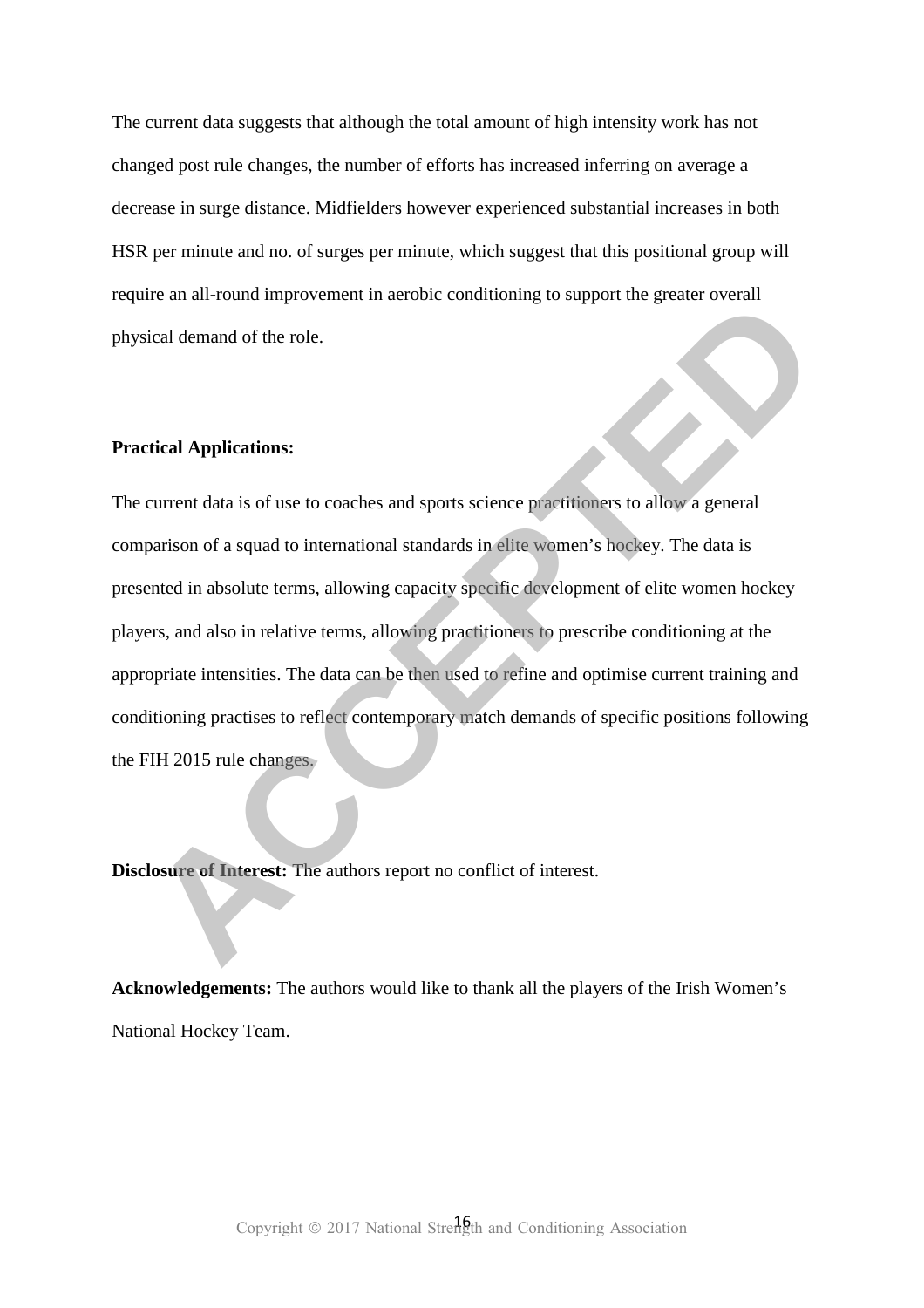# **References:**

- 1. Aughey RJ. Applications of GPS technologies to field sports. *Int J Sports Physiol Perform* 6: 295-310, 2011.
- 2. Batterham AM and Hopkins WG. Making meaningful inferences about magnitudes. *Int J Sports Physiol Perform* 1: 50-57, 2006.
- 3. Boyd LJ, Ball K, and Aughey RJ. The reliability of MinimaxX accelerometers for measuring physical activity in Australian football. *Int J Sports Physiol Perform* 6: 311-321, 2011.
- 4. Boyd LJ, Ball K, and Aughey RJ. Quantifying external load in Australian football matches and training using accelerometers. *Int J Sports Physiol Perform* 8: 44-51, 2013.
- 5. Castellano J, Casamichana D, Calleja-González J, San Román J, and Ostojic SM. Reliability and accuracy of 10 Hz GPS devices for short-distance exercise. *J Sports Sci Med* 10: 233-234, 2011.
- 6. Cummins C, Orr R, O'Connor H, and West C. Global positioning systems (GPS) and microtechnology sensors in team sports: a systematic review. *Sports Med* 43: 1025- 1042, 2013.
- 7. Cunniffe B, Proctor W, Baker JS, and Davies B. An evaluation of the physiological demands of elite rugby union using global positioning system tracking software. *J Strength Con Res* 23: 1195-1203, 2009. *Int J Sports Physiol Perform* 1: 50-57, 2006.<br>
Boyd LJ, Ball K, and Aughey RJ. The reliability of MinimaxX accelerometers for<br>
measuring physical activity in Australian football. *Int J Sports Physiol Perform* 6:<br>
311-321
- 8. FIH. Rules of Hockey including explanations. 2014.
- 9. Gabbett TJ. GPS analysis of elite women's field hockey training and competition. *J Strength Con Res* 24: 1321-1324, 2010.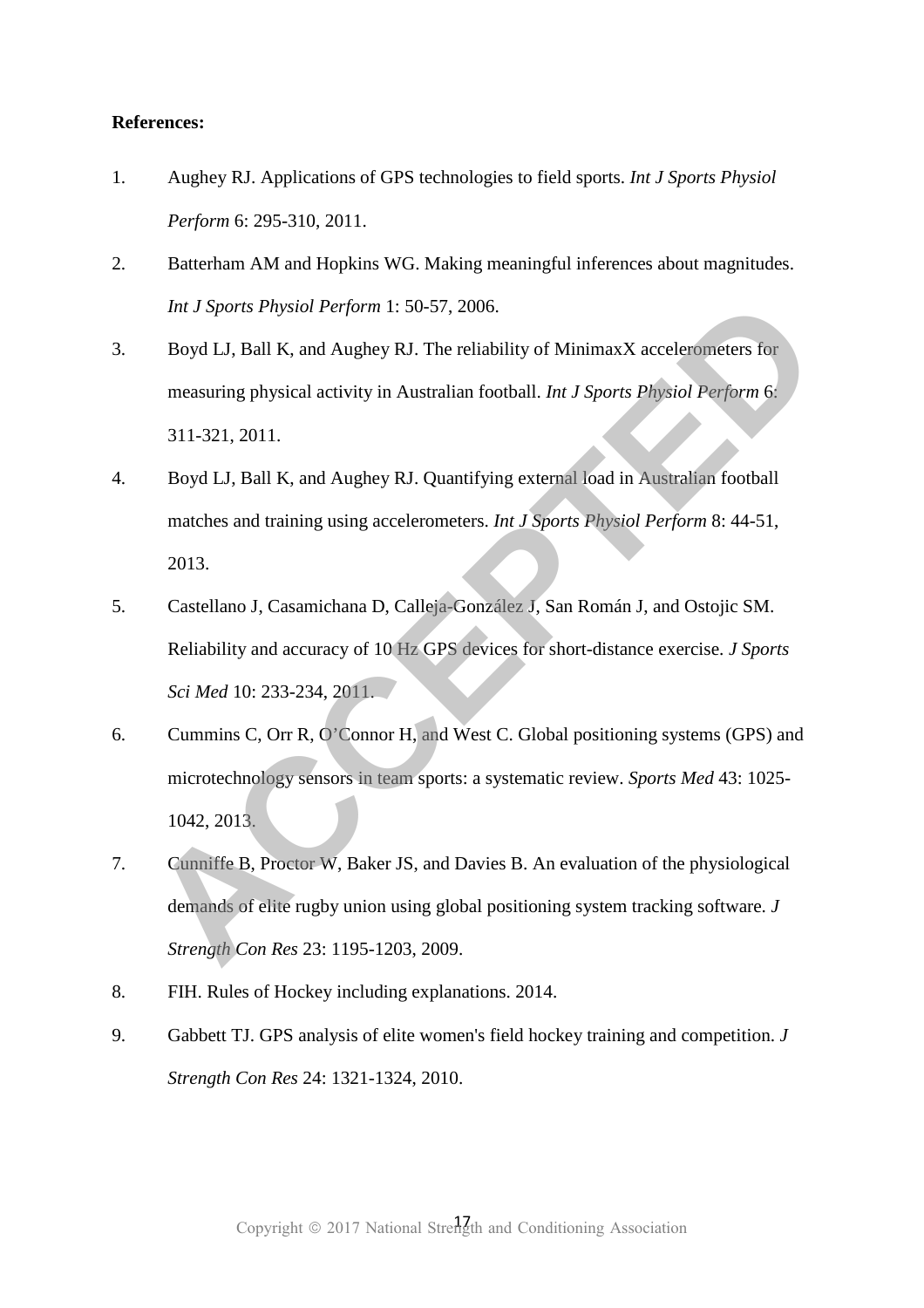- 10. Gabbett TJ, Jenkins DG, and Abernethy B. Physical demands of professional rugby league training and competition using microtechnology. *J Sci Med Sport* 15: 80-86, 2012.
- 11. Gray AJ, Jenkins D, Andrews MH, Taaffe DR, and Glover ML. Validity and reliability of GPS for measuring distance travelled in field-based team sports. *J Sports Sci* 28: 1319-1325, 2010.
- 12. Hopkins W. A spreadsheet for analysis of straightforward controlled trials. *Sportscience* 7: 15, 2003.
- 13. Hopkins W, Marshall S, Batterham A, and Hanin J. Progressive statistics for studies in sports medicine and exercise science. *Med Sci Sports Exerc* 41: 3, 2009.
- 14. Jennings DH, Cormack SJ, Coutts AJ, and Aughey RJ. International field hockey players perform more high-speed running than national-level counterparts. *J Strength Con Res* 26: 947-952, 2012. renaomy of Or-S for measuring distance traveled in neta-based eam spons. *S sports*<br>
Scr<sup>2</sup> 28: 1319-1325, 2010.<br> **Hopkins W. A spreadsheet for analysis of straightforward controlled trials.**<br> *Sportscience* 7: 15, 2003.<br>
- 15. Johnston RJ, Watsford ML, Kelly SJ, Pine MJ, and Spurrs RW. Validity and interunit reliability of 10 Hz and 15 Hz GPS units for assessing athlete movement demands. *J Strength Con Res* 28: 1649-1655, 2014.
- 16. Lythe J and Kilding A. Physical demands and physiological responses during elite field hockey. *Int J Sports Med* 32: 523-528, 2011.
- 17. Lythe J and Kilding AE. The effect of substitution frequency on the physical and technical outputs of strikers during field hockey match play. *International Journal of Performance Analysis in Sport* 13: 848-859, 2013.
- 18. MacLeod H, Morris J, Nevill A, and Sunderland C. The validity of a non-differential global positioning system for assessing player movement patterns in field hockey. *J Sports Sci* 27: 121-128, 2009.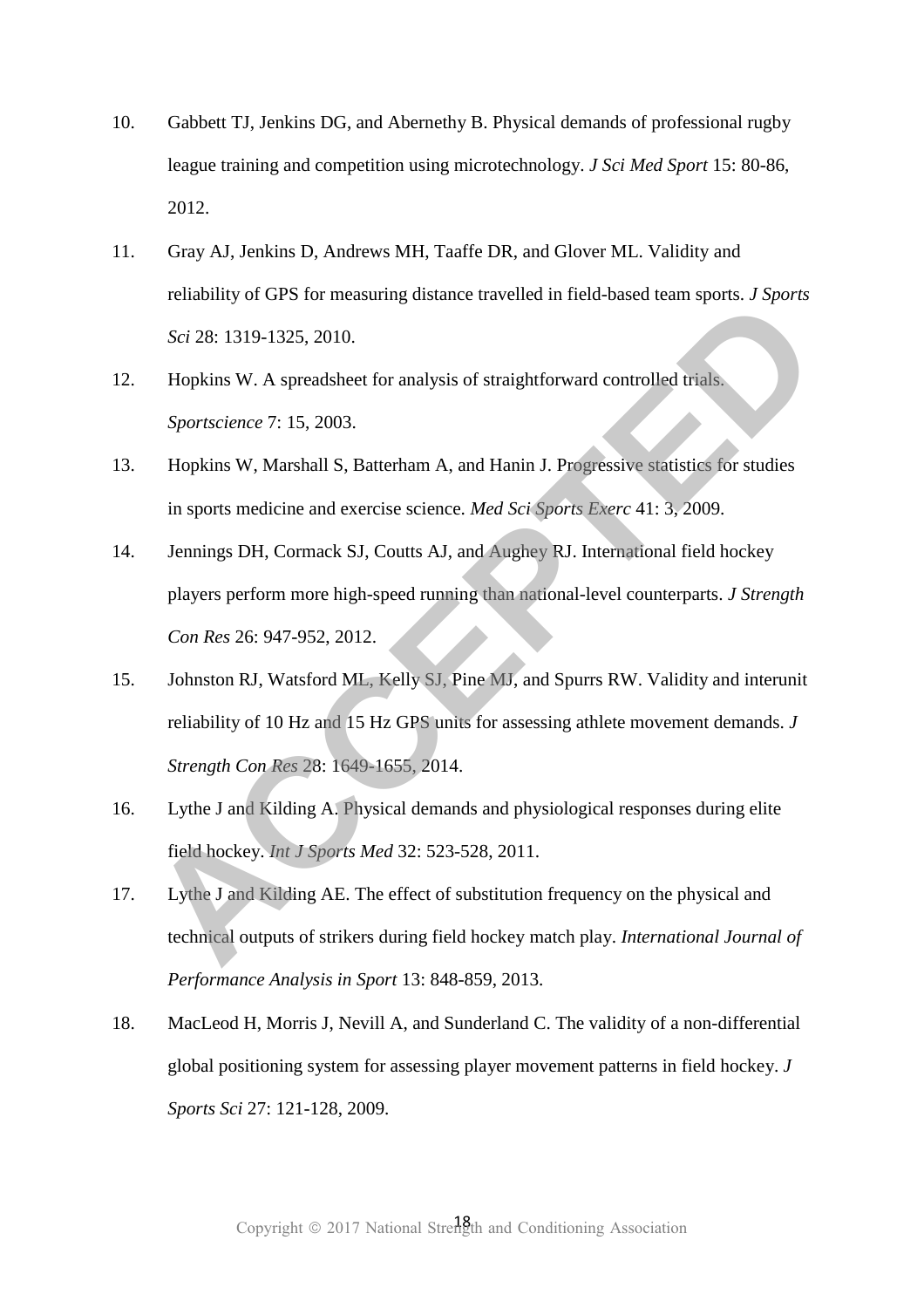- 19. Macutkiewicz D and Sunderland C. The use of GPS to evaluate activity profiles of elite women hockey players during match-play. *J Sports Sci* 29: 967-973, 2011.
- 20. Mooney M, O'Brien B, Cormack S, Coutts A, Berry J, and Young W. The relationship between physical capacity and match performance in elite Australian football: a mediation approach. *J Sci Med Sport* 14: 447-452, 2011.
- 21. Portas MD, Harley JA, Barnes CA, and Rush CJ. The validity and reliability of 1-Hz and 5-Hz global positioning systems for linear, multidirectional, and soccer-specific activities. *Int J Sports Physiol Perform* 5: 448-458, 2010. **Example 20:** and anomal approach. *S Scribted Sport* 14: 447-452, 2011.<br> **Portas MD, Harley JA, Barnes CA, and Rush CJ. The validity and reliability of 1-Hz and 5-Hz global positioning systems for linear, multidirectional**
- 22. Scott MT, Scott TJ, and Kelly VG. The validity and Reliability of Global Positioning Systems In Team Sport: A Brief Review. *J Strength Con Res* 30: 1470-1490, 2016.
- 23. Spencer M, Lawrence S, Rechichi C, Bishop D, Dawson B, and Goodman C. Time– motion analysis of elite field hockey, with special reference to repeated-sprint activity. *J Sports Sci* 22: 843-850, 2004.
- 24. Varley MC, Fairweather IH, and Aughey1, Robert J. Validity and reliability of GPS for measuring instantaneous velocity during acceleration, deceleration, and constant motion. *J Sports Sci* 30: 121-127, 2012.
- 25. White AD and MacFarlane N. Time-on-pitch or full-game GPS analysis procedures for elite field hockey. *Int J Sports Physiol Perform* 8: 549-555, 2013.
- 26. White AD and MacFarlane NG. Analysis of international competition and training in men's field hockey by global positioning system and inertial sensor technology. *J*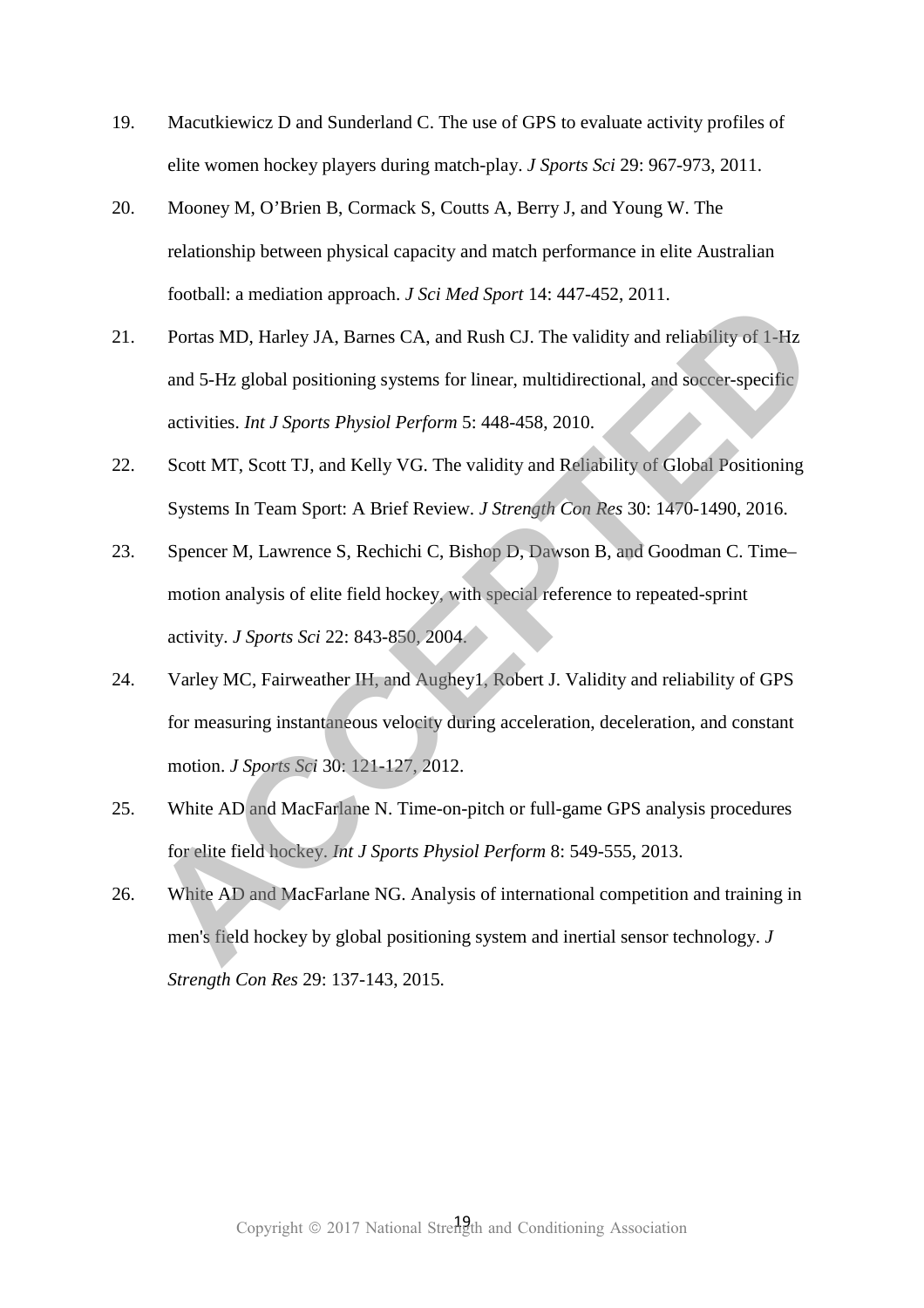# **Tables**

|                              | 2014               | 2015                | % Diff | ES $(\pm 90\% \text{ CI})$ | Qualitative Descriptor   |
|------------------------------|--------------------|---------------------|--------|----------------------------|--------------------------|
| Absolute                     |                    |                     |        |                            |                          |
| MT (mins)                    | $71.72 \pm 1.38$   | $69.40 \pm 4.72$    | $-3.4$ | $-0.66 \pm 0.65$           | substantial $\downarrow$ |
| TT (mins)                    | $44.98 \pm 9.54$   | $44.66 \pm 11.04$   | $-2.1$ | $-0.08\pm0.16$             | trivial $\downarrow$     |
| SUB(#)                       | $70 \pm 4$         | $74 \pm 4$          | 5.7    | $0.87 \pm 0.63$            | substantial 1            |
| TD(m)                        | $4879.9 \pm 935.6$ | $5167.4 \pm 1029.8$ | 5.1    | $0.21 \pm 0.16$            | trivial $\uparrow$       |
| PL (AU)                      | $503.3 \pm 114.2$  | $489.7 \pm 102.1$   | $-2.9$ | $-0.12 \pm 0.17$           | trivial $\downarrow$     |
| LSR(m)                       | $3948.7 \pm 864.1$ | $4188.9 \pm 894.5$  | 5.5    | $0.21 \pm 0.16$            | trivial $\uparrow$       |
| HSR(m)                       | $912.9 \pm 270.1$  | $959.5 \pm 294.3$   | 4.5    | $0.13 \pm 0.17$            | trivial $\uparrow$       |
| $MV(m·s-1)$                  | $23.9 \pm 1.5$     | $24.1 \pm 1.5$      | 0.8    | $0.12 \pm 0.17$            | trivial $\uparrow$       |
| S(#)                         | $187.7 \pm 37.6$   | $192.3 \pm 40.8$    | 2.9    | $0.12 \pm 0.17$            | trivial $\uparrow$       |
| Relative                     |                    |                     |        |                            |                          |
| $SUB (+min-1)$               | $0.98 \pm 0.07$    | $1.07 \pm 0.08$     | 9.4    | $1.07 \pm 0.58$            | substantial 1            |
| $WR$ (m·min <sup>-1</sup> )  | $109.12 \pm 12.6$  | $113.30 \pm 13.51$  | $7.5$  | $0.57 \pm 0.16$            | substantial 1            |
| PL $(AU \cdot min^{-1})$     | $11.32 \pm 2.09$   | $11.24 \pm 2.12$    | $-0.8$ | $-0.05 \pm 0.17$           | trivial $\downarrow$     |
| LSR $(m \cdot min^{-1})$     | $120.5 \pm 7.2$    | $117.7 \pm 6.5$     | $-2.2$ | $-0.38 \pm 0.16$           | substantial $\downarrow$ |
| $HSR$ (m·min <sup>-1</sup> ) | $296.3 \pm 7.1$    | $298.2 \pm 6.6$     | 0.6    | $0.28\pm0.17$              | substantial 1            |
| S $(\# \cdot \text{min}^1)$  | $4.2 \pm 0.7$      | $4.4\pm0.8$         | 5.2    | $0.27 \pm 0.16$            | substantial 1            |
|                              |                    |                     |        |                            |                          |
|                              |                    |                     |        |                            |                          |
|                              |                    |                     |        |                            |                          |
|                              |                    |                     |        |                            |                          |
|                              |                    |                     |        |                            |                          |
|                              |                    |                     |        |                            |                          |
|                              |                    |                     |        |                            |                          |
|                              |                    |                     |        |                            |                          |
|                              |                    |                     |        |                            |                          |
|                              |                    |                     |        |                            |                          |
|                              |                    |                     |        |                            |                          |
|                              |                    |                     |        |                            |                          |
|                              |                    |                     |        |                            |                          |

Table 1. Team/group changes from 2014-2015.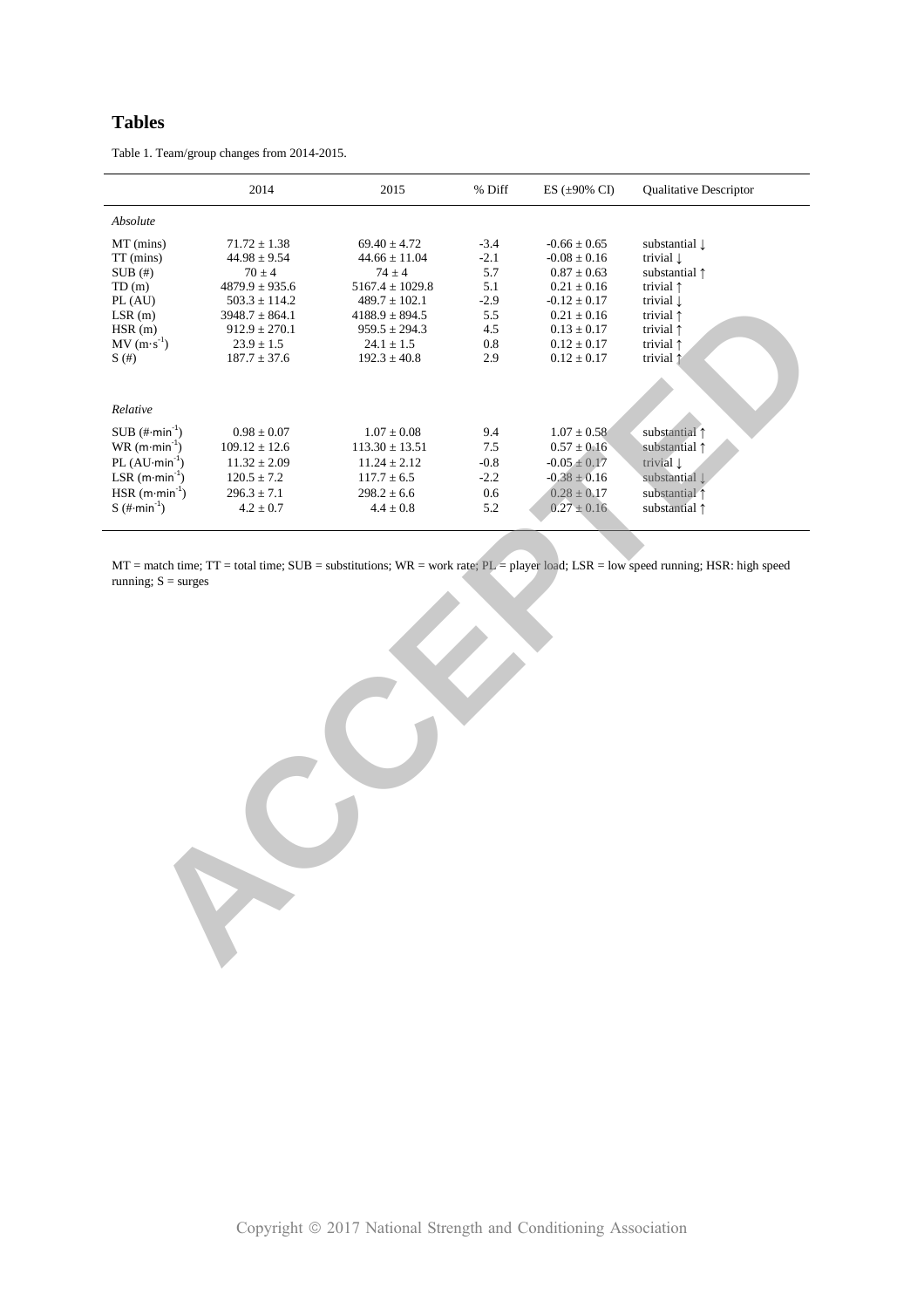Table 2. Absolute positional comparisons.

|         |                     | Forwards vs. Defenders   |         | Forwards vs. Midfielders   |                          | Midfielders vs. Defenders |                            |                                                                                                                                                                                 |
|---------|---------------------|--------------------------|---------|----------------------------|--------------------------|---------------------------|----------------------------|---------------------------------------------------------------------------------------------------------------------------------------------------------------------------------|
| % Diff  | ES ( $\pm 90\%$ CI) | Qualitative Descriptor   | % Diff  | ES $(\pm 90\% \text{ CI})$ | Qualitative Descriptor   | % Diff                    | ES $(\pm 90\% \text{ CI})$ | <b>Qualitative Descriptor</b>                                                                                                                                                   |
|         |                     |                          |         |                            |                          |                           |                            |                                                                                                                                                                                 |
| 216.1   | $1.88 \pm 0.20$     | substantial 1            | 8.3     | $0.75 \pm 0.66$            | substantial 1            | 191.9                     | $1.87 \pm 0.20$            | substantial 1                                                                                                                                                                   |
| $-24.3$ | $-1.19\pm0.29$      | substantial $\downarrow$ | $-17.0$ | $-1.05 \pm 0.23$           | substantial $\downarrow$ | $-8.8$                    | $-0.46 \pm 0.34$           | substantial $\downarrow$                                                                                                                                                        |
| $-16.3$ | $-0.80 \pm 0.31$    | substantial $\downarrow$ | $-17.4$ | $-0.98 \pm 0.24$           | substantial $\downarrow$ | 1.4                       | $0.08 \pm 0.34$            | unclear                                                                                                                                                                         |
| $-10.1$ | $-0.44 \pm 0.32$    | substantial $\downarrow$ | $-17.0$ | $-0.80 \pm 0.26$           | substantial Į            | 8.3                       | $0.36 \pm 0.33$            | substantial 1                                                                                                                                                                   |
| $-23.2$ | $-1.06 \pm 0.29$    | substantial $\downarrow$ | $-19.8$ | $-1.05 \pm 0.23$           | substantial $\downarrow$ | $-4.3$                    | $-0.21 \pm 0.34$           | trivial $\downarrow$                                                                                                                                                            |
| 27.8    | $0.71 \pm 0.30$     | substantial 1            | $-7.9$  | $-0.27 \pm 0.28$           | trivial $\downarrow$     | 38.8                      | $1.02 \pm 0.28$            | substantial 1                                                                                                                                                                   |
| 3.8     | $0.63 \pm 0.29$     | substantial 1            | 1.0     | $0.16 \pm 0.27$            | trivial 1                | 2.8                       | $0.45 \pm 0.29$            | substantial 1                                                                                                                                                                   |
| $-11.4$ | $-0.51 \pm 0.29$    | substantial $\downarrow$ | $-17.7$ | $-0.82 \pm 0.26$           | substantial $\downarrow$ | 7.7                       | $0.39 \pm 0.31$            | substantial 1                                                                                                                                                                   |
|         |                     |                          |         |                            |                          |                           |                            |                                                                                                                                                                                 |
|         |                     |                          |         |                            |                          |                           |                            |                                                                                                                                                                                 |
| 266.0   | $1.93 \pm 0.11$     | substantial 1            | 4.7     | $0.56 \pm 0.66$            | substantial 1            | 249.6                     | $1.93 \pm 0.12$            | substantial 1                                                                                                                                                                   |
| $-17.1$ | $-0.62 \pm 0.31$    | substantial $\downarrow$ | $-14.0$ | $-0.48 \pm 0.26$           | substantial $\downarrow$ | $-5.5$                    | $-0.20 \pm 0.31$           | trivial $\downarrow$                                                                                                                                                            |
| $-8.5$  | $-0.33 \pm 0.31$    | substantial $\downarrow$ | $-14.0$ | $-0.50 \pm 0.26$           | substantial $\downarrow$ | 4.3                       | $0.17 \pm 0.30$            | trivial 1                                                                                                                                                                       |
| $-7.4$  | $-0.28 \pm 0.30$    | trivial $\downarrow$     | $-13.8$ | $-0.47 \pm 0.27$           | substantial $\downarrow$ | 5.4                       | $0.21 \pm 0.29$            | trivial $\uparrow$                                                                                                                                                              |
| $-14.3$ | $-0.55 \pm 0.30$    | substantial $\downarrow$ | $-13.7$ | $-0.47 \pm 0.27$           | substantial $\downarrow$ | $-2.6$                    | $-0.10 \pm 0.30$           | unclear                                                                                                                                                                         |
| 28.9    | $0.77 \pm 0.28$     | substantial 1            | $-13.8$ | $-0.39 \pm 0.26$           | substantial $\downarrow$ | 46.6                      | $1.06 \pm 0.25$            | substantial 1                                                                                                                                                                   |
| 5.6     | $0.80 \pm 0.28$     | substantial $\uparrow$   | 2,6     | $0.42 \pm 0.27$            | substantial 1            | 2.9                       | $0.49 \pm 0.29$            | substantial 1                                                                                                                                                                   |
| $-0.7$  | $-0.03 \pm 0.30$    | unclear                  | $-14.5$ | $-0.49 \pm 0.26$           | substantial $\downarrow$ | 13.7                      | $0.51 \pm 0.28$            | substantial 1                                                                                                                                                                   |
|         |                     |                          |         |                            |                          |                           |                            |                                                                                                                                                                                 |
|         |                     |                          |         |                            |                          |                           |                            |                                                                                                                                                                                 |
|         |                     |                          |         |                            |                          |                           |                            |                                                                                                                                                                                 |
|         |                     |                          |         |                            |                          |                           |                            | $SUB =$ substitutions; $TT =$ total time; $TD =$ total distance; $PL =$ player load; $LSR =$ low speed running; HSR: high speed running; $MV =$ maximum velocity; $S =$ surges. |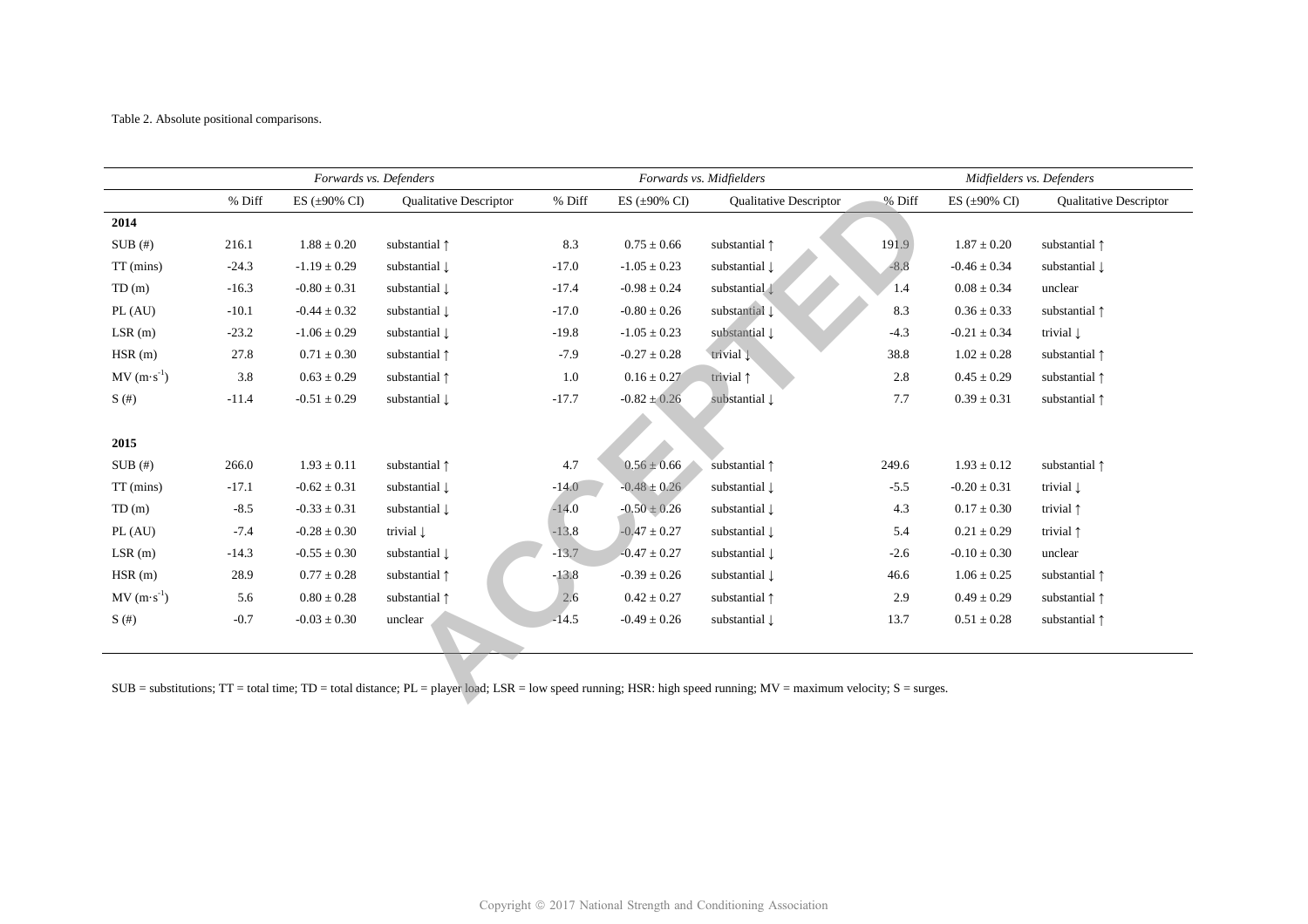|                                           | 2014                                                       | 2015                     | % Diff | ES $(\pm 90\% \text{ CI})$ | <b>Qualitative Descriptor</b>                                                                                                |
|-------------------------------------------|------------------------------------------------------------|--------------------------|--------|----------------------------|------------------------------------------------------------------------------------------------------------------------------|
| Defender                                  |                                                            |                          |        |                            |                                                                                                                              |
| SUB(#)                                    | $10 \pm 2$                                                 | $9 \pm 1$                | $-9.5$ | $-0.52 \pm 0.69$           | substantial $\downarrow$                                                                                                     |
| TT (mins)                                 | $51.91 \pm 11.89$                                          | $49.14 \pm 13.47$        | $-6.9$ | $-0.25 \pm 0.34$           | trivial $\downarrow$                                                                                                         |
| TD(m)                                     | $5182.2 \pm 1051.9$                                        | $5228.4 \pm 1087.7$      | 0.4    | $0.02 \pm 0.34$            | unclear                                                                                                                      |
| PL (AU)                                   | $506.6 \pm 117.0$                                          | $489.0 \pm 98.2$         | $-0.3$ | $-0.13 \pm 0.34$           | unclear                                                                                                                      |
| LSR(m)                                    | $4429.3 \pm 999.5$                                         | $4467.3 \pm 999.1$       | 0.5    | $0.02 \pm 0.34$            | unclear                                                                                                                      |
| HSR(m)                                    | $728.8 \pm 214.1$                                          | $737.0 \pm 196.4$        | 1.9    | $0.06 \pm 0.35$            | unclear                                                                                                                      |
| $MV(m·s-)$<br>$\mathbf{1}_{\mathcal{L}}$  | $23.3 \pm 1.2$                                             | $23.4 \pm 1.3$           | 0.2    | $0.04 \pm 0.34$            | unclear                                                                                                                      |
| S(#)                                      | $186.9 \pm 35.8$                                           | $181.2 \pm 36.0$         | $-3.5$ | $-0.17 \pm 0.34$           | trivial $\downarrow$                                                                                                         |
|                                           |                                                            |                          |        |                            |                                                                                                                              |
| Midfielder                                |                                                            |                          |        |                            |                                                                                                                              |
| SUB(#)                                    | $30 \pm 3$                                                 | $32 \pm 3$               | 8.3    | $0.80 \pm 0.64$            | substantial 1                                                                                                                |
| TT (mins)                                 | $46.57 \pm 7.28$                                           | $45.72 \pm 10.05$        | $-3.5$ | $-0.16 \pm 0.25$           | trivial 1                                                                                                                    |
| TD(m)                                     | $5195.5 \pm 747.3$                                         | $5431.3 \pm 961.4$       | 3.3    | $0.16 \pm 0.25$            | trivial $\uparrow$                                                                                                           |
| PL (AU)                                   | $543.3 \pm 105.2$                                          | $515.3 \pm 92.2$         | $-5.7$ | $-0.25 \pm 0.25$           | trivial $\downarrow$                                                                                                         |
| LSR(m)                                    | $4179.8 \pm 672.4$                                         | $4323.8 \pm 814.8$       | 2.2    | $0.10 \pm 0.25$            | trivial $\uparrow$                                                                                                           |
| HSR(m)                                    | $998.2 \pm 241.6$                                          | $1089.1 \pm 294.0$       | 7.7    | $0.25 \pm 0.25$            | trivial $\uparrow$                                                                                                           |
| MV(m·s)<br>$\mathbf{1}_{\left( \right) }$ | $24.0 \pm 1.5$                                             | $24.1 \pm 1.4$           | 0.3    | $0.05 \pm 0.26$            | unclear                                                                                                                      |
| S(#)                                      | $201.0 \pm 34.1$                                           | $207.2 \pm 41.5$         | 1.9    | $0.08 \pm 0.25$            | trivial $\uparrow$                                                                                                           |
| Forward                                   |                                                            |                          |        |                            |                                                                                                                              |
|                                           |                                                            |                          |        |                            |                                                                                                                              |
| SUB(#)                                    | $32 \pm 3$                                                 | $34 \pm 2$               | 4.7    | $0.52 \pm 0.69$            | substantial $\uparrow$                                                                                                       |
| TT (mins)                                 | $38.55 \pm 5.27$                                           | $40.08 \pm 8.50$         | 1.9    | $0.09 \pm 0.29$            | unclear                                                                                                                      |
| TD(m)                                     | $4313.4 \pm 783.8$                                         | $4789.6 \pm 969.7$       | 9.8    | $0.40 \pm 0.28$            | substantial 1                                                                                                                |
| PL (AU)                                   | $454.6 \pm 104.8$                                          | $457.7 \pm 108.9$        | $-0.2$ | $-0.01 \pm 0.28$           | unclear                                                                                                                      |
| LSR(m)                                    | $3362.2 \pm 615.6$                                         | $3817.\bar{8} \pm 797.1$ | 12.1   | $0.48\pm0.28$              | substantial 1                                                                                                                |
| HSR(m)                                    | $935.6 \pm 279.3$                                          | $955.7 \pm 257.1$        | 2.7    | $0.08 \pm 0.28$            | unclear                                                                                                                      |
| MV(m·s)<br>$\mathbf{1}_{\mathcal{L}}$     | $24.2 \pm 1.5$                                             | $24.7 \pm 1.6$           | 1.9    | $0.30 \pm 0.28$            | trivial $\uparrow$                                                                                                           |
| S(#)                                      | $167.3 \pm 35.8$                                           | $181.5 \pm 37.6$         | 8.2    | $0.29 \pm 0.28$            | trivial $\uparrow$                                                                                                           |
|                                           |                                                            |                          |        |                            |                                                                                                                              |
|                                           |                                                            |                          |        |                            |                                                                                                                              |
|                                           |                                                            |                          |        |                            | $SUB = substitutions$ ; $TT = total time$ ; $TD = total distance$ ; $PL = player load$ ; $LSR = low speed running$ ; $HSR$ : |
|                                           | high speed running; $MV =$ maximum velocity; $S =$ surges. |                          |        |                            |                                                                                                                              |
|                                           |                                                            |                          |        |                            |                                                                                                                              |
|                                           |                                                            |                          |        |                            |                                                                                                                              |
|                                           |                                                            |                          |        |                            |                                                                                                                              |
|                                           |                                                            |                          |        |                            |                                                                                                                              |
|                                           |                                                            |                          |        |                            |                                                                                                                              |
|                                           |                                                            |                          |        |                            |                                                                                                                              |

Table 3. Absolute changes from 2014-2015.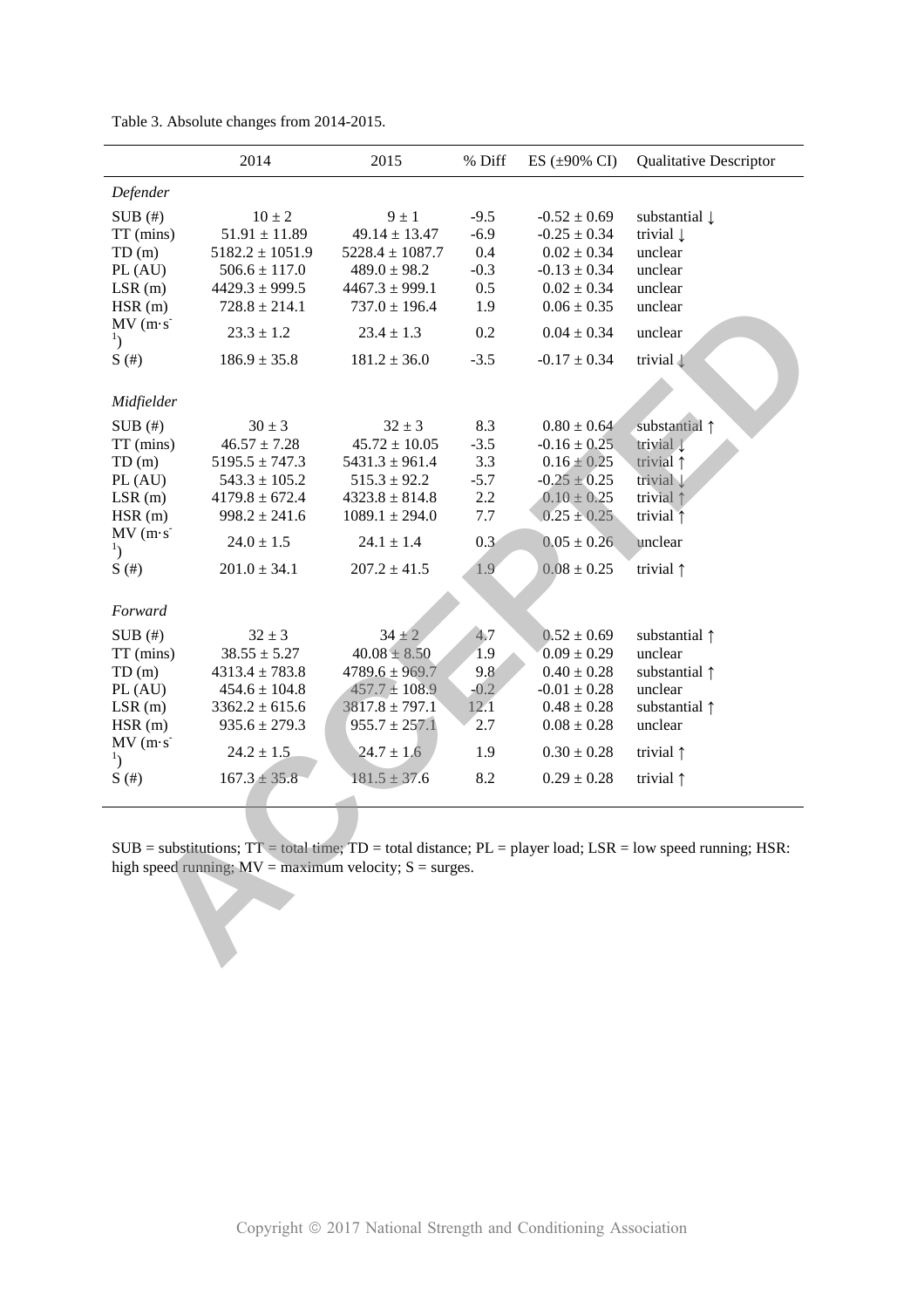Table 4. Relative positional comparisons.

|                         |       | Forwards vs. Defenders |                                                                                                                                       |        |                  | Forwards vs. Midfielders |       | Midfielders vs. Defenders |                        |
|-------------------------|-------|------------------------|---------------------------------------------------------------------------------------------------------------------------------------|--------|------------------|--------------------------|-------|---------------------------|------------------------|
|                         | $\%$  | ES $(\pm 90\%$         | Qualitative                                                                                                                           | $\%$   | ES $(\pm 90\%$   | Qualitative              | $\%$  | ES $(\pm 90\%$            | Qualitative            |
| 2014                    |       |                        |                                                                                                                                       |        |                  |                          |       |                           |                        |
| <b>SUB</b>              | 216.1 | $1.88 \pm$             | substantial $\uparrow$                                                                                                                | 8.3    | $0.75 \pm$       | substantial 1            | 191.9 | $1.88 \pm$                | substantial $\uparrow$ |
| <b>WR</b>               | 9.9   | $0.67 \pm$             | substantial $\uparrow$                                                                                                                | $-1.2$ | $-0.10 \pm$      | trivial $\downarrow$     | 11.2  | $0.99 \pm$                | substantial $\uparrow$ |
| PL                      | 18.8  | $0.93 \pm$             | substantial $\uparrow$                                                                                                                | 0.0    | $0.00 \pm$       | unclear                  | 18.8  | $0.99 \pm$                | substantial 1          |
| <b>LSR</b>              | 6.2   | $0.87 \pm$             | substantial $\uparrow$                                                                                                                | 3.0    | $0.56 \pm$       | substantial 1            | 3.1   | $0.54 \pm$                | substantial $\uparrow$ |
| <b>HSR</b>              | 2.5   | $0.94 \pm$             | substantial $\uparrow$                                                                                                                | 0.7    | $0.31 \pm$       | trivial 1                | 1.8   | $0.79 \pm$                | substantial $\uparrow$ |
| S $(\#\text{min}^{-1})$ | 17.1  | $0.75 \pm$             | substantial $\uparrow$                                                                                                                | $-0.9$ | $-0.06 \pm$      | unclear                  | 18.2  | $1.04 \pm$                | substantial $\uparrow$ |
| 2015                    |       |                        |                                                                                                                                       |        |                  |                          |       |                           |                        |
| <b>SUB</b>              | 266.0 | $1.93 \pm$             | substantial $\uparrow$                                                                                                                | 4.7    | $0.44 \pm$       | unclear                  | 249.6 | $1.92 \pm$                | substantial $\uparrow$ |
| <b>WR</b>               | 10.4  | $0.83 \pm$             | substantial $\uparrow$                                                                                                                | 0.2    | $0.02 \pm$       | unclear                  | 10.2  | $0.72 \pm$                | substantial $\uparrow$ |
| PL                      | 11.7  | $0.54 \pm$             | substantial 1                                                                                                                         | 0.2    | $0.01 \pm$       | unclear                  | 11.6  | $0.56 \pm$                | substantial 1          |
| <b>LSR</b>              | 5.0   | $0.75 \pm$             | substantial $\uparrow$                                                                                                                | 0.4    | $0.09 +$         | trivial $\uparrow$       | 4.6   | $0.77 \pm$                | substantial $\uparrow$ |
| <b>HSR</b>              | 1.4   | $0.56 \pm$             | substantial $\uparrow$                                                                                                                | 0.1    | $0.03 \pm$       | unclear                  | 1.3   | $0.64 \pm$                | substantial $\uparrow$ |
| S $(\#\text{min}^1)$    | 19.9  | $0.97 \pm$             | substantial $\uparrow$                                                                                                                | $-0.4$ | $-0.03 \pm 0.03$ | unclear                  | 20.4  | $0.93 \pm$                | substantial $\uparrow$ |
|                         |       |                        |                                                                                                                                       |        |                  |                          |       |                           |                        |
|                         |       |                        | $SUB = substitutions$ ; $WR = work$ rate; $PL = player load$ ; $LSR = low speed running$ ; $HSR$ : high speed running; $S = surges$ . |        |                  |                          |       |                           |                        |
|                         |       |                        |                                                                                                                                       |        |                  |                          |       |                           |                        |